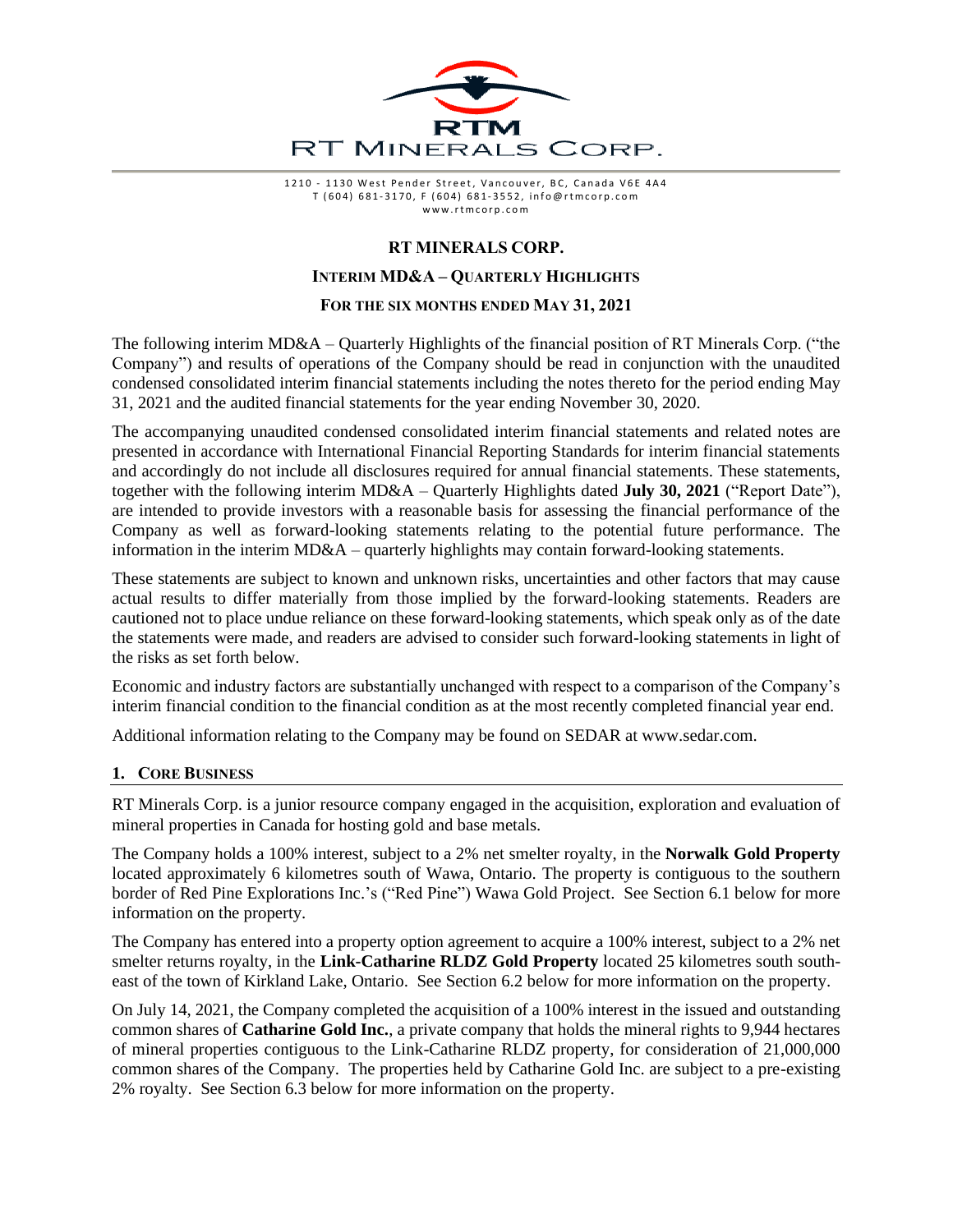The Company was incorporated on March 9, 2007 under the Business Corporations Act of British Columbia and is currently a reporting issuer in British Columbia, Alberta and Ontario. The Company's common shares were approved for listing on the TSX Venture Exchange ("TSXV") and commenced trading on August 5, 2011 under the symbol "RTM". The Company is also listed on the OTC Pink Market under the symbol "RTMFF" with DTC eligibility for trading in the United States.

The consolidated financial statements include the accounts of the Company and its 100% wholly owned subsidiary, RT Minerals Corp (Guyana) Inc. ("RTMG"). RTMG was incorporated in Guyana and is currently dormant. Inter-company balances and transactions, including unrealized income and expenses arising from inter-company transactions, are eliminated on consolidation.

## **1.1 Resignation of Director and Shareholder's Requisition to Hold a Shareholder's Meeting**

In connection with and following the closing of the acquisition of Catharine Gold Inc., Mr. Ryan Kalt was appointed to the board of directors of the Company effective July 15, 2021. Mr. Kalt subsequently resigned as a director of the Company on July 22, 2021. In his resignation, Mr. Kalt cited certain events over the past week that has caused him to lose confidence in the corporate governance, management team and the board of the Company. The remaining long-serving board members disagree with Mr. Kalt's interpretation of such events and are of the view that Mr. Kalt's characterization of events masks his true intentions for the Company.

In addition, the Company acknowledges that a Shareholder Requisition for a General Meeting of the Shareholders of the Company (the "Requisition") by Mr. Kalt was posted on Stockwatch on July 21, 2021. The Company notes that the Requisition has not been delivered to the registered office of the Company, as required by the Business Corporations Act (British Columbia) (the "Act"). The Company will consider the Requisition if it is delivered to the Company in compliance with the Act. The Company understands that Mr. Kalt seeks to requisition a meeting of shareholders to effect changes to the Board. The Company cautions that Mr. Kalt, from whom the Company only recently acquired 100 sq km of mineral claims (the "Catherine Gold Property") contiguous to the Company's Link-Catharine RLDZ property, retains a royalty over the Catherine Gold Property and his interests and objectives do not necessarily align with the best interests of the Company and its shareholders.

## **2. FINANCIAL CONDITION**

The Company has not generated revenue from operations since inception. The Company has accumulated losses of \$14,781,478 since inception and expects to incur further losses in the development of its business, all of which may cast significant doubt about the Company's ability to continue as a going concern. The Company's ability to continue as a going concern is dependent upon its ability to raise financing and generate future profitable operations. As the Company is in the exploration stage, the recoverability of costs incurred to date on exploration properties is dependent upon the existence of economically recoverable reserves, the ability of the Company to obtain the necessary financing to complete the exploration and development of its properties and upon future profitable production or proceeds from the disposition of the properties. The Company will periodically have to raise funds to continue operations, and although it has been successful in doing so in the past, there is no assurance it will be able to do so in the future.

Industry and economic factors continue to affect the Company's performance. Generally strong capital market conditions and renewed interest in gold has enabled the Company to raise equity financing to fund the Company's acquisition and exploration activities. These conditions are expected to continue over the next twelve months.

The Company had a working capital surplus of \$159,997 at May 31, 2021 compared to a surplus of \$435,760 at November 30, 2020.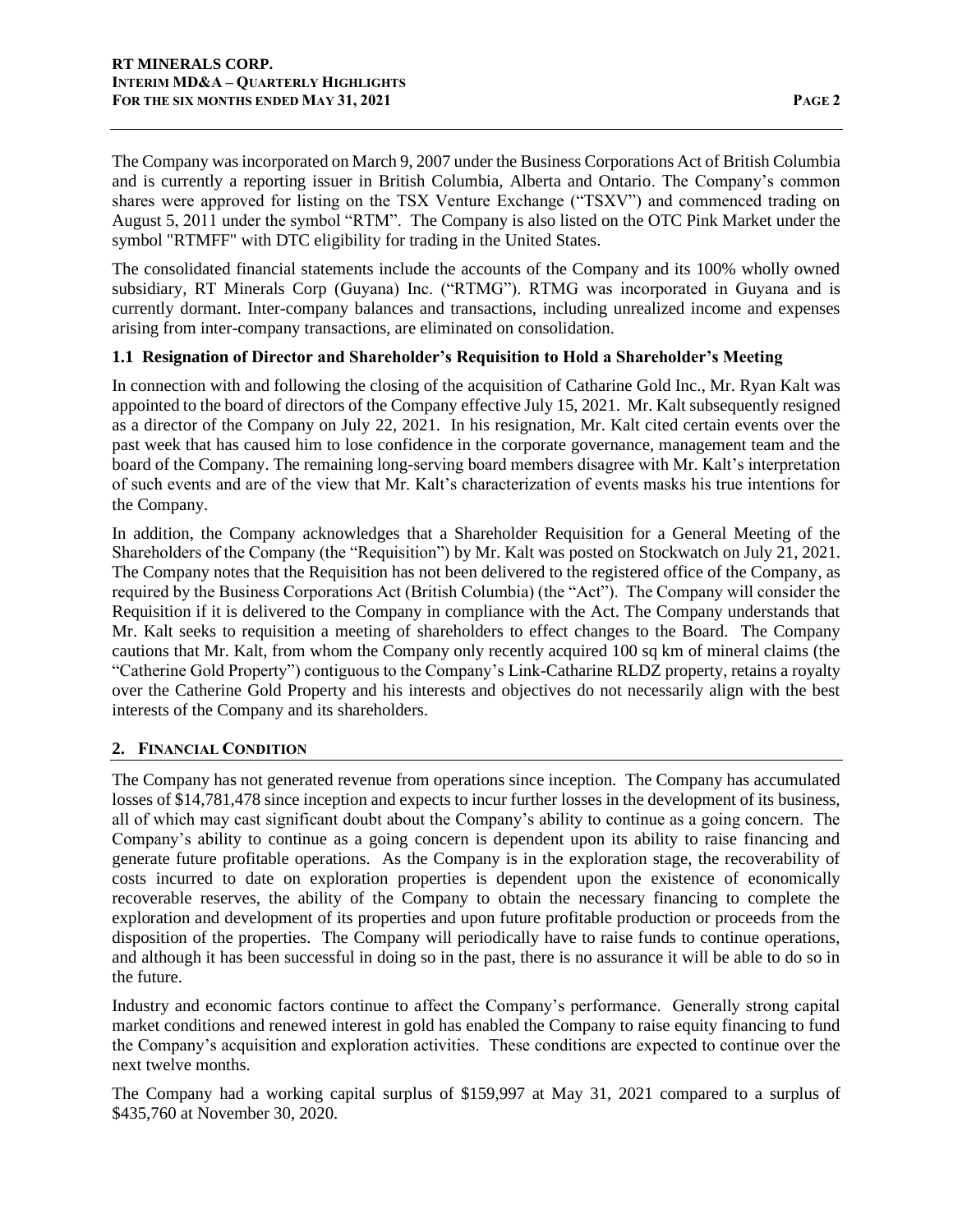Cash was \$150,990 at May 31, 2021 compared to \$8,359 at November 30, 2020. The Company's sources and uses of cash are discussed in section 4 "*Cash Flows*" below.

The Company held term deposits of \$230,000 at May 31, 2021 compared to \$725,000 at November 30, 2020.

Amounts receivable of \$42,252 at May 31, 2021 (November 30, 2020 - \$72,525) consist of GST input tax credits and interest receivable on term deposits.

Prepaid expenses of \$11,239 at May 31, 2021 (November 30, 2020 - \$24,646) relate to ordinary operating expenses.

Exploration and evaluation assets of \$1,980,185 at May 31, 2021 (November 30, 2020 - \$1,580,336) consist of acquisition and exploration expenditures on the Company's Norwalk and Link-Catharine RLDZ properties, which are discussed in section 6 "*Major Operating Milestones*" below.

Trade and other payables of \$258,961 at May 31, 2021 (November 30, 2020 - \$312,380) are unsecured.

Due to related parties of \$15,523 at May 31, 2021 (November 30, 2020: \$82,390) includes amounts owing to directors and officers for unpaid salaries, consulting fees and expenses, which are unsecured, non interest bearing and payable on demand.

Loan payable includes a loan of \$40,000 from the Canadian government's Canada Emergency Business Account.

### **3. FINANCIAL PERFORMANCE**

The Company is engaged in acquisition, exploration and evaluation activities in Canada.

Because the Company is in the exploration stage, it did not earn any revenue and its expenses relate to the costs of operating a public company of its size. Net loss for the six months ended May 31, 2021 was \$326,782 compared to net loss of \$79,944 for the six months ended May 31, 2020; or \$0.01 loss per share compared to \$0.01 loss per share for the 2020 comparative period. Net loss for the three months ended May 31, 2021 was \$148,539 compared to net loss of \$30,341 for the three months ended May 31, 2020; or \$0.00 loss per share compared to \$0.00 loss per share for the 2020 comparative period.

### **3.1 Other Income and Expenses**

Other income was \$346 for the six months ended May 31, 2021 (2020 - \$nil) and consists of interest income.

### **3.2 Total Expenses for the six months ended May 31, 2021**

Total expenses for the six months ended May 31, 2021 were \$327,128 compared to total expenses of \$79,944 recorded for the 2020 comparative period.

Employee costs were \$233,595 for the six months ended May 31, 2021 compared to expenses of \$52,222 recorded for the 2020 comparative period. Employee costs include consulting fees, management fees, salaries and benefits and share-based payments. The following is a breakdown of material components of the Company's employee costs for the six months ended May 31, 2021 and 2020.

|                       | Six months   | Six months   |
|-----------------------|--------------|--------------|
|                       | ended        | ended        |
|                       | May 31, 2021 | May 31, 2020 |
|                       |              |              |
| Consulting fees       | 54,589       | 1,500        |
| Management fees       | 10,500       |              |
| Salaries and benefits | 63,015       | 50,722       |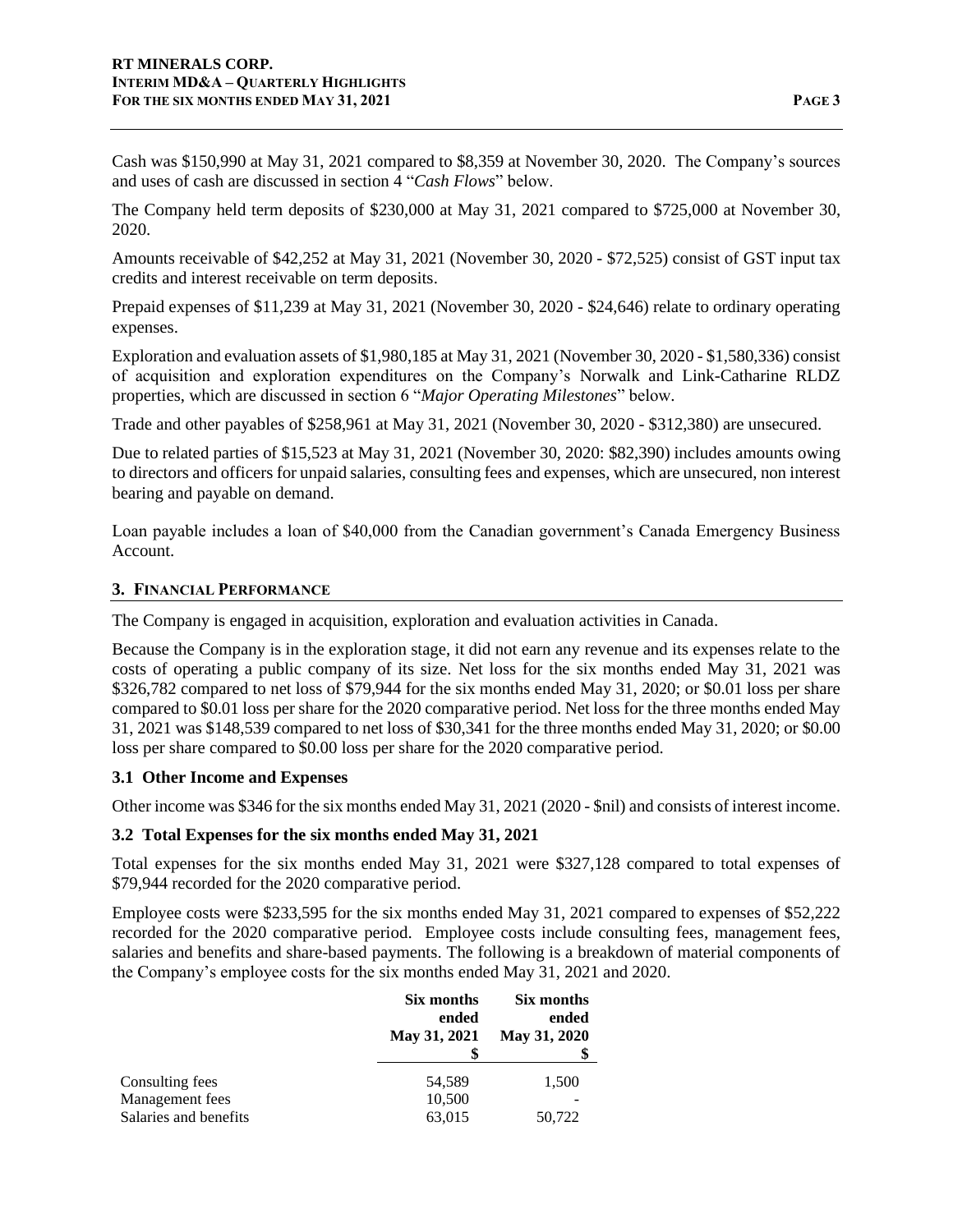| Share-based payments | 105.491 | $\overline{\phantom{a}}$ |
|----------------------|---------|--------------------------|
|                      | 233.595 | 52,222                   |

Consulting fees include corporate development, administrative and geological fees. Management fees include payments to directors. Salaries and benefits are period expenses paid to directors and officers. Share-based payments expense was recorded on 2,000,000 stock options granted to directors, officers and consultants.

General and administrative expenses were \$93,533 for the six months ended May 31, 2021 compared to expenses of \$27,334 recorded for the 2020 comparative period. The following is a breakdown of the material components of the Company's general and administrative expenses for the six months ended May 31, 2021 and 2020.

|                           | Six months<br>ended<br>May 31, 2021 | Six months<br>ended<br>May 31, 2020 |
|---------------------------|-------------------------------------|-------------------------------------|
| Accounting and audit fees | 7,567                               | 1,225                               |
| Filing fees               | 20,798                              | 7,060                               |
| Investor communications   | 21,990                              | 102                                 |
| Legal fees                | 24,587                              | 4,763                               |
| Office expenses           | 12,414                              | 7,072                               |
| Transfer agent            | 4,244                               | 2,447                               |
| Travel and automobile     | 1,933                               | 4,665                               |
|                           | 93,533                              | 27,334                              |

Fees for the audit of the yearend financial statements increased this past financial year.

Filing fees were \$20,798 for the six months ended May 31, 2021 compared to expenses of \$7,060 recorded for the 2020 comparative period. The following is a breakdown of the material components of the Company's filing fees for the six months ended May 31, 2021 and 2020.

|                               | Six months<br>ended<br>May 31, 2021<br>\$ | Six months<br>ended<br>May 31, 2020 |
|-------------------------------|-------------------------------------------|-------------------------------------|
| Annual financial statements   | 2,743                                     | 2,743                               |
| Private placement             | 2,100                                     | 675                                 |
| Property acquisition          | 8,560                                     |                                     |
| Report of exempt distribution | 1,822                                     | 1,042                               |
| Stock option plan             | 2,973                                     |                                     |
| Sustaining fee                | 2,600                                     | 2,600                               |
|                               | 20.798                                    | 7.060                               |

Investor communication expenses were \$21,990 for the six months ended May 31, 2021 compared to expenses of \$102 recorded for the 2020 comparative period. The following is a breakdown of the material components of the Company's investor communication expenses for the six months ended May 31, 2021 and 2020.

| Six months   |
|--------------|
| ended        |
| May 31, 2020 |
|              |
|              |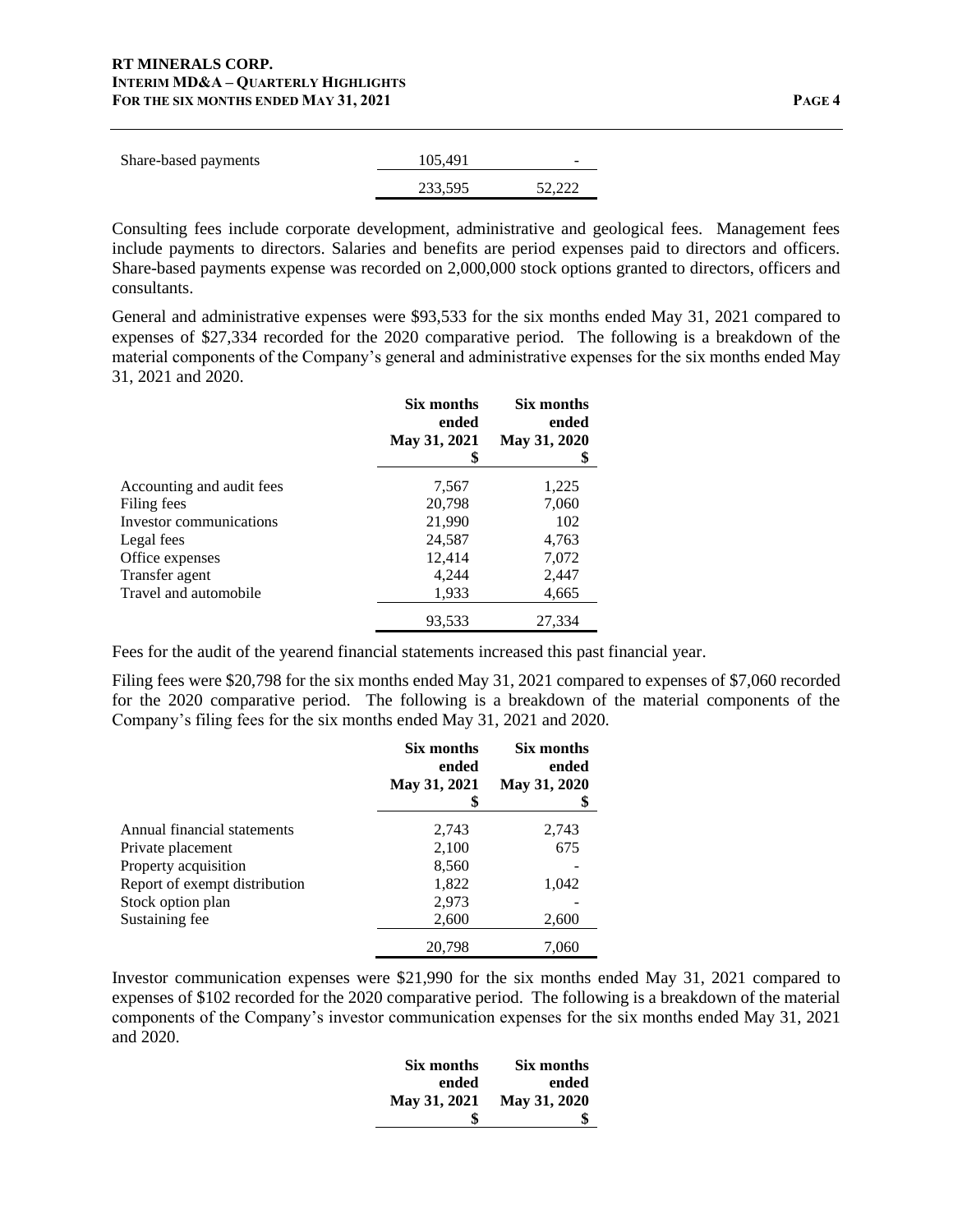| Advertising          | 5,697  | 102 |
|----------------------|--------|-----|
| News releases        | 11.476 | -   |
| Shareholder meetings | 4.817  | -   |
|                      | 21,990 | 102 |

Legal fees were \$24,587 for the six months ended May 31, 2021 compared to expenses of \$4,763 for the 2020 comparative period. The Company incurred \$23,639 in legal fees in connection with the acquisition of Catharine Gold Inc. during the six months ended May 31, 2021. The following is a breakdown of the material components of the Company's legal fee expenses for the six months ended May 31, 2021 and 2020.

|                           | Six months<br>ended | Six months<br>ended |
|---------------------------|---------------------|---------------------|
|                           | May 31, 2021<br>\$  | May 31, 2020        |
| Annual corporate records  | 455                 | 455                 |
| General corporate matters | 118                 | 1,212               |
| Property acquisition      | 23,639              | 2,942               |
| Shareholder meetings      | 375                 | 154                 |
|                           | 24.587              | 4,763               |

Office expenses were \$12,414 for the six months ended May 31, 2021 compared to expenses of \$7,072 for the 2020 comparative period. The following is a breakdown of the material components of the Company's office expenses for the six months ended May 31, 2021 and 2020.

|                              | Six months<br>ended<br>May 31, 2021 | Six months<br>ended<br>May 31, 2020 |
|------------------------------|-------------------------------------|-------------------------------------|
|                              |                                     |                                     |
| Bank charges and interest    | 520                                 | 172                                 |
| IT and web                   | 554                                 | 213                                 |
| Meals and entertainment      | 2,138                               | 361                                 |
| Office rent and storage      | 5,857                               | 4,776                               |
| Office supplies and expenses | 1,052                               | 127                                 |
| Telephone                    | 2,293                               | 1,423                               |
|                              | 12,414                              | 7,072                               |

Transfer agent fees were \$4,244 for the six months ended May 31, 2021 compared to \$2,447 in expenses recorded for the 2020 comparative period.

Travel and automobile expenses were \$1,933 for the six months ended May 31, 2021 compared to \$4,665 recorded for the 2020 comparative period and reflect cost-cutting measures.

## **3.3 Total Expenses for the three months ended May 31, 2021**

Total expenses for the three months ended May 31, 2021 were \$148,685 compared to total expenses of \$30,340 recorded for the 2020 comparative period.

Employee costs were \$91,423 for the three months ended May 31, 2021 compared to expenses of \$16,447 recorded for the 2020 comparative period. Employee costs include consulting fees, management fees, salaries and benefits and share-based payments. The following is a breakdown of material components of the Company's employee costs for the three months ended May 31, 2021 and 2020.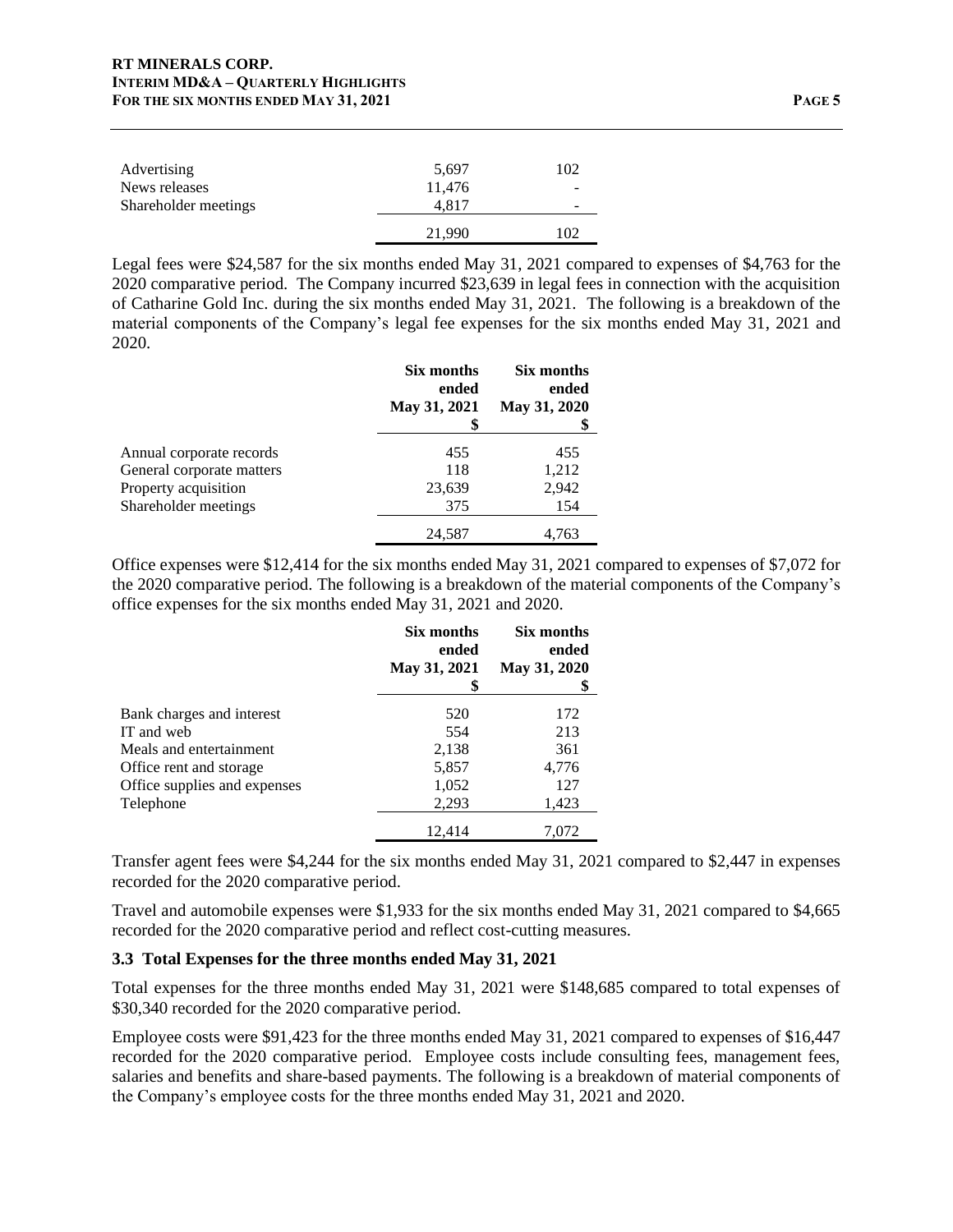|                       | Three months<br>ended<br>May 31, 2021 | Three months<br>ended<br>May 31, 2020 |
|-----------------------|---------------------------------------|---------------------------------------|
| Consulting fees       | 23,775                                | 750                                   |
| Management fees       | 5,250                                 |                                       |
| Salaries and benefits | 35,877                                | 15,697                                |
| Share-based payments  | 26,521                                |                                       |
|                       | 91,423                                | 16,447                                |

Consulting fees include corporate development, administrative and geological fees. Management fees include payments to directors. Salaries and benefits are period expenses paid to directors and officers. Share-based payments expense was recorded on 300,000 stock options granted to consultants during the quarter.

General and administrative expenses were \$57,262 for the three months ended May 31, 2021 compared to expenses of \$13,505 recorded for the 2020 comparative period. The following is a breakdown of the material components of the Company's general and administrative expenses for the three months ended May 31, 2021 and 2020.

|                           | <b>Three months</b><br>ended<br>May 31, 2021<br>\$ | Three months<br>ended<br>May 31, 2020 |
|---------------------------|----------------------------------------------------|---------------------------------------|
| Accounting and audit fees | 2,067                                              | 475                                   |
| Filing fees               | 12,944                                             | 4,043                                 |
| Investor communications   | 7,690                                              | 102                                   |
| Legal fees                | 24,207                                             | 3,413                                 |
| Office expenses           | 7,155                                              | 3,607                                 |
| Transfer agent            | 2,048                                              | 1,176                                 |
| Travel and automobile     | 1,151                                              | 689                                   |
|                           | 57,262                                             | 13,505                                |

Filing fees were \$12,944 for the three months ended May 31, 2021 compared to expenses of \$4,043 recorded for the 2020 comparative period. The following is a breakdown of the material components of the Company's filing fees for the three months ended May 31, 2021 and 2020.

|                               | Three months<br>ended<br>May 31, 2021 | Three months<br>ended<br>May 31, 2020 |
|-------------------------------|---------------------------------------|---------------------------------------|
| Annual financial statements   | 2,743                                 | 2,743                                 |
| Property acquisition          | 8,560                                 |                                       |
| Report of exempt distribution | 341                                   |                                       |
| Sustaining fee                | 1,300                                 | 1,300                                 |
|                               | 12.944                                | 4.043                                 |

Investor communication expenses were \$7,690 for the three months ended May 31, 2021 compared to expenses of \$102 recorded for the 2020 comparative period. The following is a breakdown of the material components of the Company's investor communication expenses for the three months ended May 31, 2021 and 2020.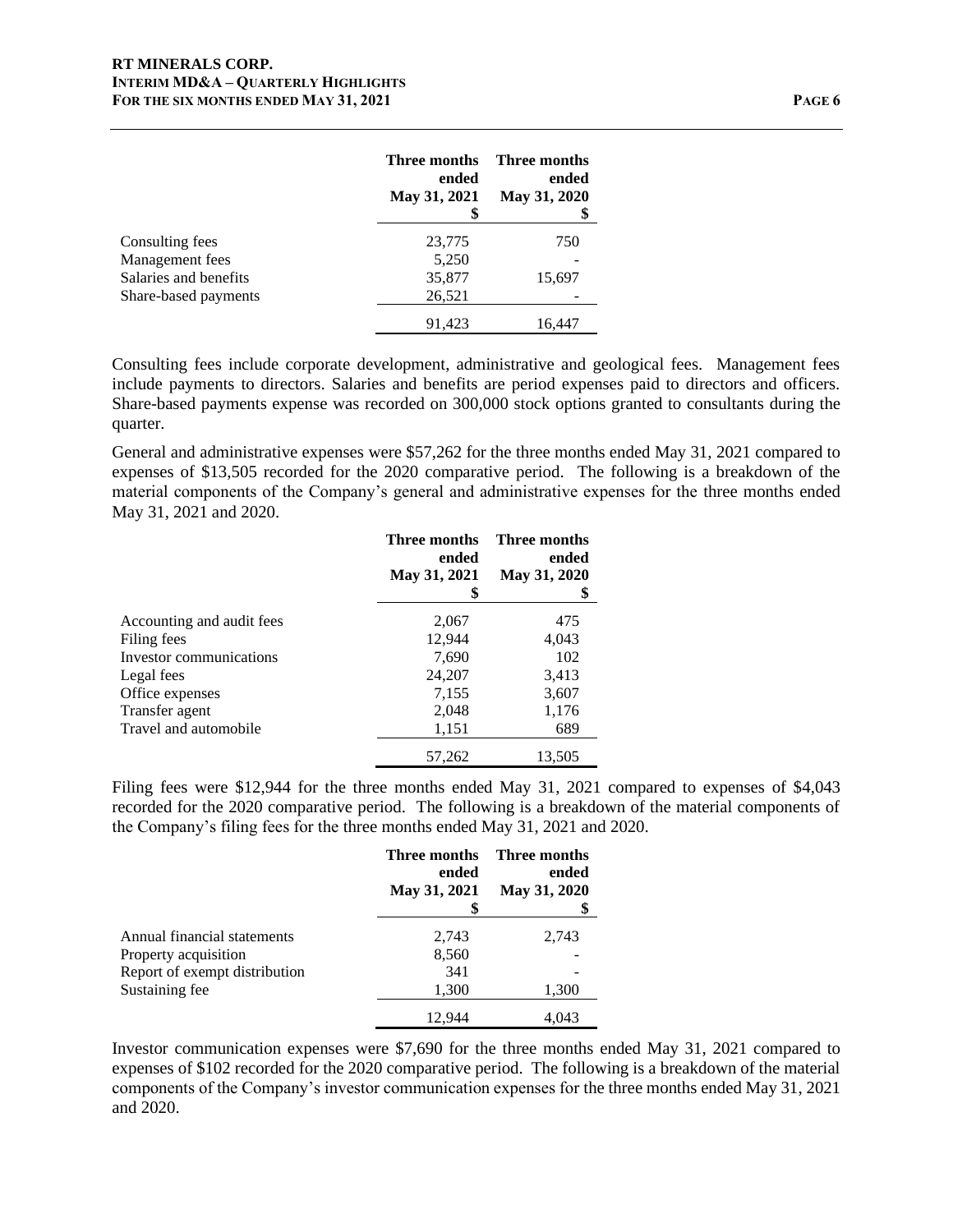|                      | Three months<br>ended<br>May 31, 2021 | Three months<br>ended<br>May 31, 2020 |
|----------------------|---------------------------------------|---------------------------------------|
| Advertising          | 606                                   | 102                                   |
| News releases        | 4,553                                 |                                       |
| Shareholder meetings | 2,531                                 |                                       |
|                      | 7,690                                 | 102                                   |

Legal fees were \$24,207 for the three months ended May 31, 2021 compared to expenses of \$3,413 for the 2020 comparative period. The Company incurred \$23,440 in legal fees in connection with the acquisition of Catharine Gold Inc. during the three months ended May 31, 2021. The following is a breakdown of the material components of the Company's legal fee expenses for the three months ended May 31, 2021 and 2020.

|                           | <b>Three months</b><br>ended<br>May 31, 2021 | Three months<br>ended<br>May 31, 2020 |
|---------------------------|----------------------------------------------|---------------------------------------|
| Annual corporate records  | 455                                          | 455                                   |
| General corporate matters |                                              | 16                                    |
| Property acquisition      | 23,440                                       | 2,942                                 |
| Shareholder meetings      | 312                                          |                                       |
|                           | 24,207                                       | 3,413                                 |

Office expenses were \$7,155 for the three months ended May 31, 2021 compared to expenses of \$3,607 for the 2020 comparative period. The following is a breakdown of the material components of the Company's office expenses for the three months ended May 31, 2021 and 2020.

|                              | Three months<br>ended | Three months<br>ended |
|------------------------------|-----------------------|-----------------------|
|                              | May 31, 2021          | May 31, 2020<br>\$    |
| Bank charges and interest    | 253                   | 89                    |
| IT and web                   | 233                   | 127                   |
| Meals and entertainment      | 1,180                 | 180                   |
| Office rent and storage      | 3,469                 | 2,388                 |
| Office supplies and expenses | 791                   | 30                    |
| Telephone                    | 1,229                 | 793                   |
|                              | 7,155                 | 3,607                 |

Transfer agent fees were \$2,048 for the three months ended May 31, 2021 compared to \$1,176 in expenses recorded for the 2020 comparative period.

Travel and automobile expenses were \$1,151 for the three months ended May 31, 2021 compared to \$689 recorded for the 2020 comparative period.

## **4. CASH FLOWS**

The Company is still in the exploration and development stage and as such does not earn any revenue. Total cash used in operating activities was \$243,851 for the six months ended May 31, 2021 compared to cash used of \$106,992 for the 2020 comparative period.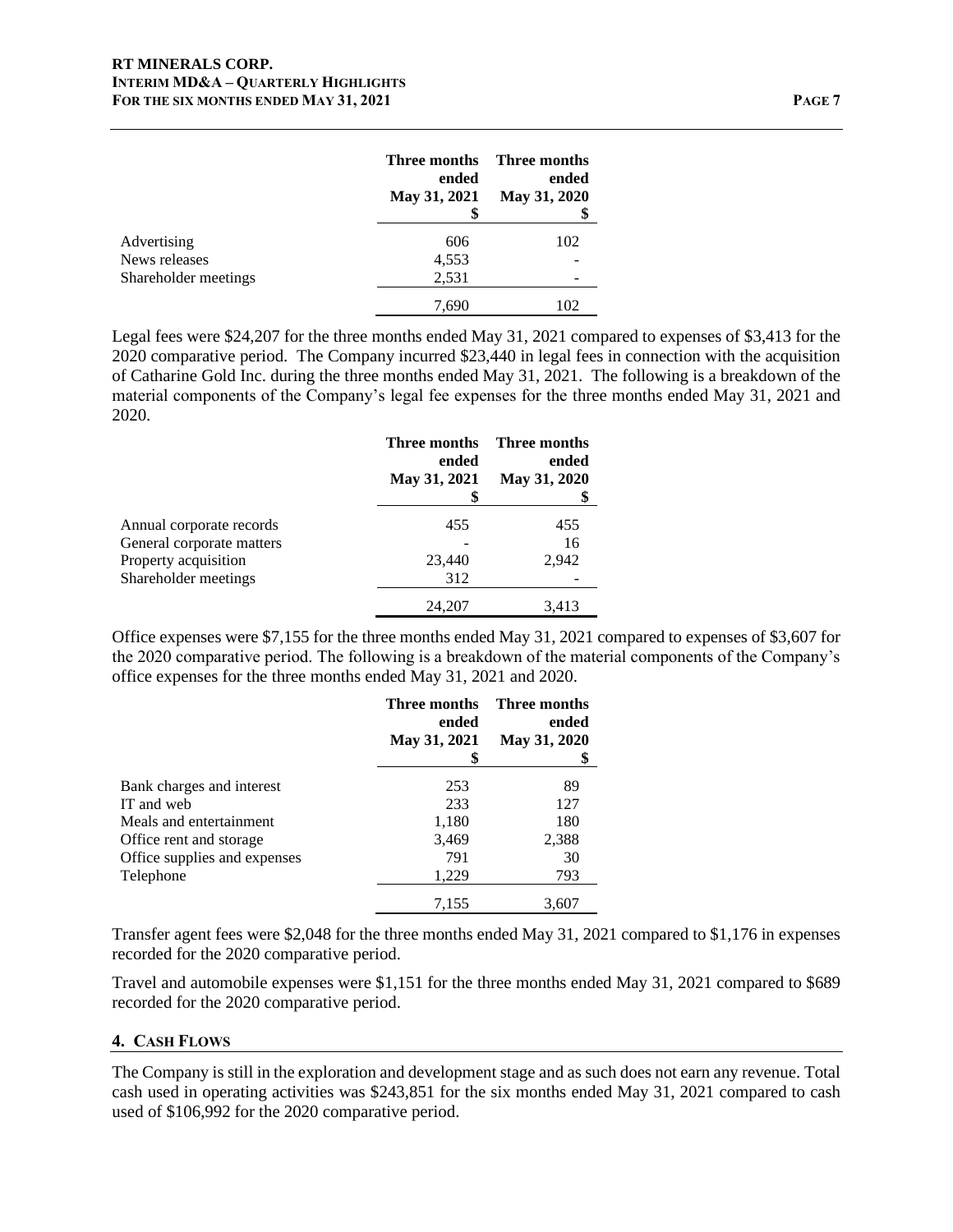Cash provided by investing activities was \$123,937 for the six months ended May 31, 2021 and consists of \$371,063 in expenditures on exploration and evaluation assets and \$495,000 for the redemption of term deposits. In comparison, cash of \$45,662 was used in investing activities during the 2020 comparative period that consists of expenditures on exploration and evaluation assets.

Cash provided by financing activities was \$262,545 for the six months ended May 31, 2021 and consists of \$337,412 in proceeds from share issuances, less \$8,000 in share issuance costs and \$66,867 in repayments to related parties. Cash provided by financing activities was \$173,947 for the 2020 comparative period and consists of \$130,020 in proceeds from share issuances, less share issuance costs of \$1,840, \$15,733 in repayments to related parties, the receipt of \$62,500 in loans and the repayment of a \$1,000 demand loan.

#### **5. SELECTED ANNUAL INFORMATION**

 $N/A$ 

### **6. MAJOR OPERATING MILESTONES**

The Company is in the mineral exploration stage and as such has no revenues. Mineral interests in the form of exploration and acquisition costs totalled \$1,980,185 as at May 31, 2021 (November 30, 2020 - \$1,580,336).

Total costs incurred on exploration and evaluation assets are summarized as follows:

|                              | <b>Norwalk</b> | Link-<br><b>Catharine</b> | <b>Total</b> |
|------------------------------|----------------|---------------------------|--------------|
|                              | \$             | \$                        | \$           |
| Balance at November 30, 2019 | 1,019,189      |                           | 1,019,189    |
| <b>Exploration costs</b>     |                |                           |              |
| Drilling                     | 728            |                           | 728          |
|                              | 728            |                           | 728          |
| Acquisition of property      | 52,480         |                           | 52,480       |
| Balance at May 31, 2020      | 1,072,397      |                           | 1,072,397    |
| Balance at November 30, 2020 | 1,359,381      | 220,955                   | 1,580,336    |
| <b>Exploration costs</b>     |                |                           |              |
| Administration               | 100            | 17,911                    | 18,011       |
| Drilling                     | 61,172         | 283,638                   | 344,810      |
| Geology                      |                | 3,810                     | 3,810        |
| Geophysical survey           |                | 33,155                    | 33,155       |
|                              | 61,172         | 338,514                   | 399,787      |
| Acquisition of property      |                | 63                        | 63           |
| Balance at May 31, 2021      | 1,420,653      | 559,532                   | 1,980,185    |

### **6.1 Norwalk Property (Wawa, Ontario)**

On September 20, 2016, as amended on September 20, 2019 and November 21, 2019, the Company entered into an Option Agreement to acquire a 100% interest, subject to a 2% Net Smelter Royalty, in the Norwalk gold property located approximately six kilometres south of the town of Wawa, Ontario, for aggregate consideration of \$93,000 cash and the issuance of 530,000 common shares with a fair value of \$45,000.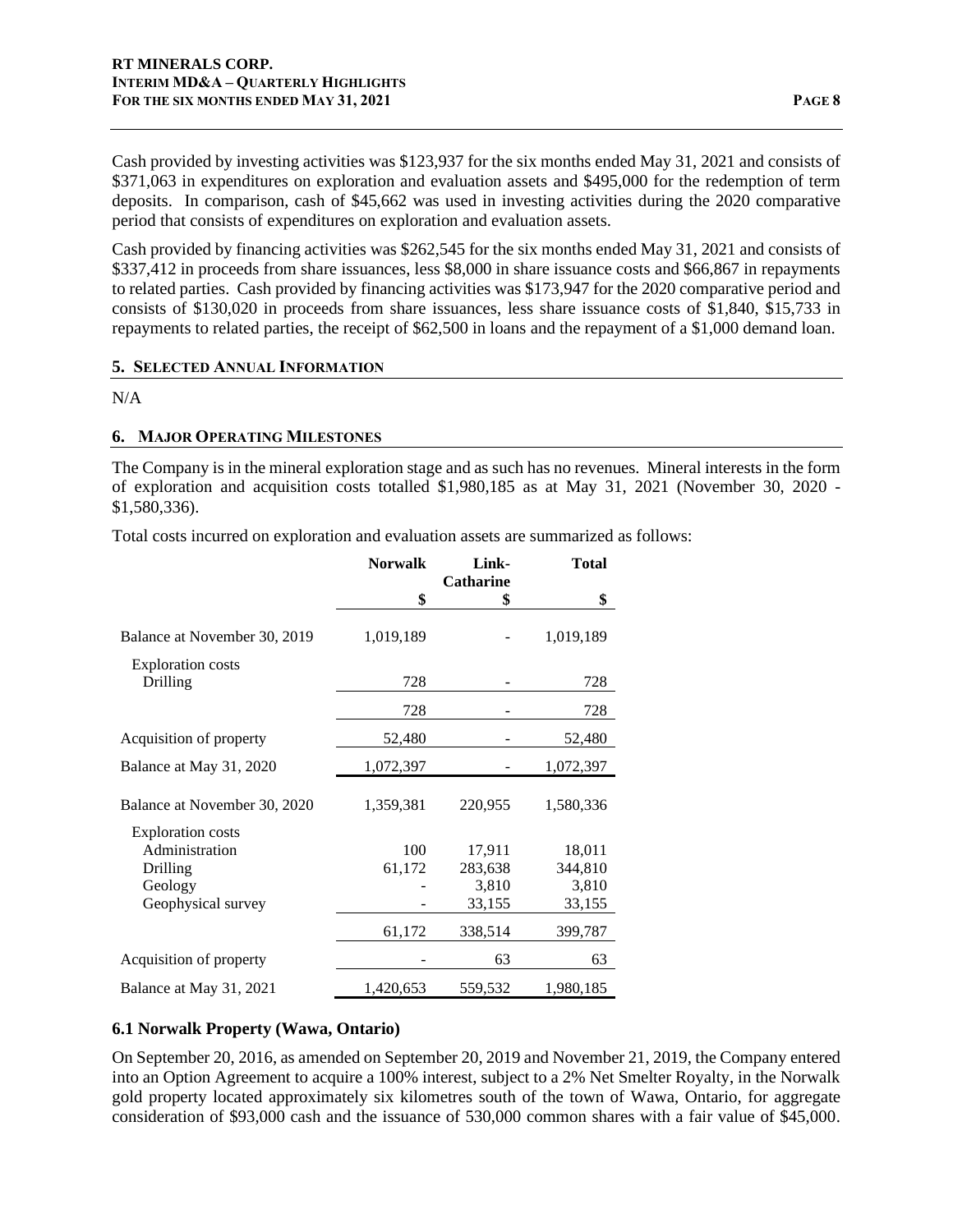The Company completed its acquisition of 100% interest in the Property on March 31, 2020 with a final option payment of \$22,500.

The Norwalk property is contiguous to the south boundary of the Wawa Gold Project, held by Red Pine Exploration Inc. The property is comprised of three unpatented mineral claims consisting of 29 units with a total area of 445 hectares. Several mineralized zones occur on the Property including the Norwalk Gold Mine (Au), the Fred C Shaft (Au), the Gananoque Vein (Au), and the Barton Occurrence (Au, Fe). There are no mineral resources or mineral reserves within the Property boundaries. Historical production occurred at the Norwalk Gold Mine in 1904 and 1910 totalling 60 ounces of gold from 820 tons milled (Fergusen, Groens and Haynes 1971).

During the six months ended May 31, 2021, the Company expended \$61,272 in exploration costs on the Norwalk property that mostly consists of drilling. During the six months ended May 31, 2020, the Company expended \$728 in exploration costs on the Norwalk property that consists of drill core storage.

## **6.11 Drill Program (November – December 2020)**

The Company completed a 1,404 metre Phase One drill program on the Norwalk property in November and December 2020 that consisted of four holes to test a large geophysical anomaly coincident with the Gananoque vein near the northwest portion of the Property, as well as test to depth the Red Carbonate Zone discovery made by the Company in 2017-18. No significant gold mineralization was encountered.

A further 60 untested near surface geophysical anomalies remain on the eastern portion of the Property. Testing of these targets will not be undertaken at this time, as the Company will now focus its exploration efforts on the Link-Catharine RLDZ gold property near Kirkland Lake, Ontario.

# **6.2 Link-Catharine RLDZ Property (Kirkland Lake, Ontario)**

On September 28, 2020, the Company signed an option agreement to acquire a 100% interest, subject to a 2% retained royalty, in the Link-Catharine RLDZ gold property located 25 kilometres south south-east of the town of Kirkland Lake, Ontario. The Company may earn its interest in the property by paying total consideration of \$200,000 (\$15,000 paid on October 7, 2020), issuing 1,950,000 common shares (250,000 issued on October 7, 2020 with a fair value of \$22,500) and incurring \$1,000,000 in exploration expenditures over a five year period, including \$100,000 incurred within four months of the TSXV acceptance date (incurred).

The Property is a gold property comprised of 15 unpatented single cell mining claims with a total area of 220 hectares in one claim block located approximately 25 km SSE of the Town of Kirkland Lake, Ontario within the Larder Lake Mining Division, Province of Ontario. Access to the Property is by vehicle on all weather and seasonal roads.

Gold mineralization occurs on the Property in zones of quartz veined iron and green fuchsitic carbonate altered rocks associated with the north-south Pacaud Fault and Deformation Zone. The Pacaud Fault and Deformation Zone are approximately 400 metres wide and run North-South for 2.5 kilometres on the Property. The Property has an exploration permit which includes core drilling from at least 20 drill site locations. There are no mineral resources or mineral reserves within the Property boundaries.

Exploration programs carried out on the Property since 1970 include line cutting, geophysical surveys, overburden stripping, geological mapping, channel sampling and diamond drilling. A total of forty seven diamond drill holes (totaling 6,956 metres) have been drilled on the Property by previous operators. Historical diamond drilling conducted by previous operators intersected gold mineralization with grades up to 7.07 g/t Au over 4.0 metres (Sudbury Contact Mines drilling 1993-94), 2.65 g/t Au over 33.62 metres (T. Link drilling 1999-2005), and 8.96 g/t Au over 2.0 metres (Golden Dawn Minerals drilling 2008-09) demonstrating significant gold mineralization within a favourable geologic setting related to the limited area where drilling has been completed on the Property.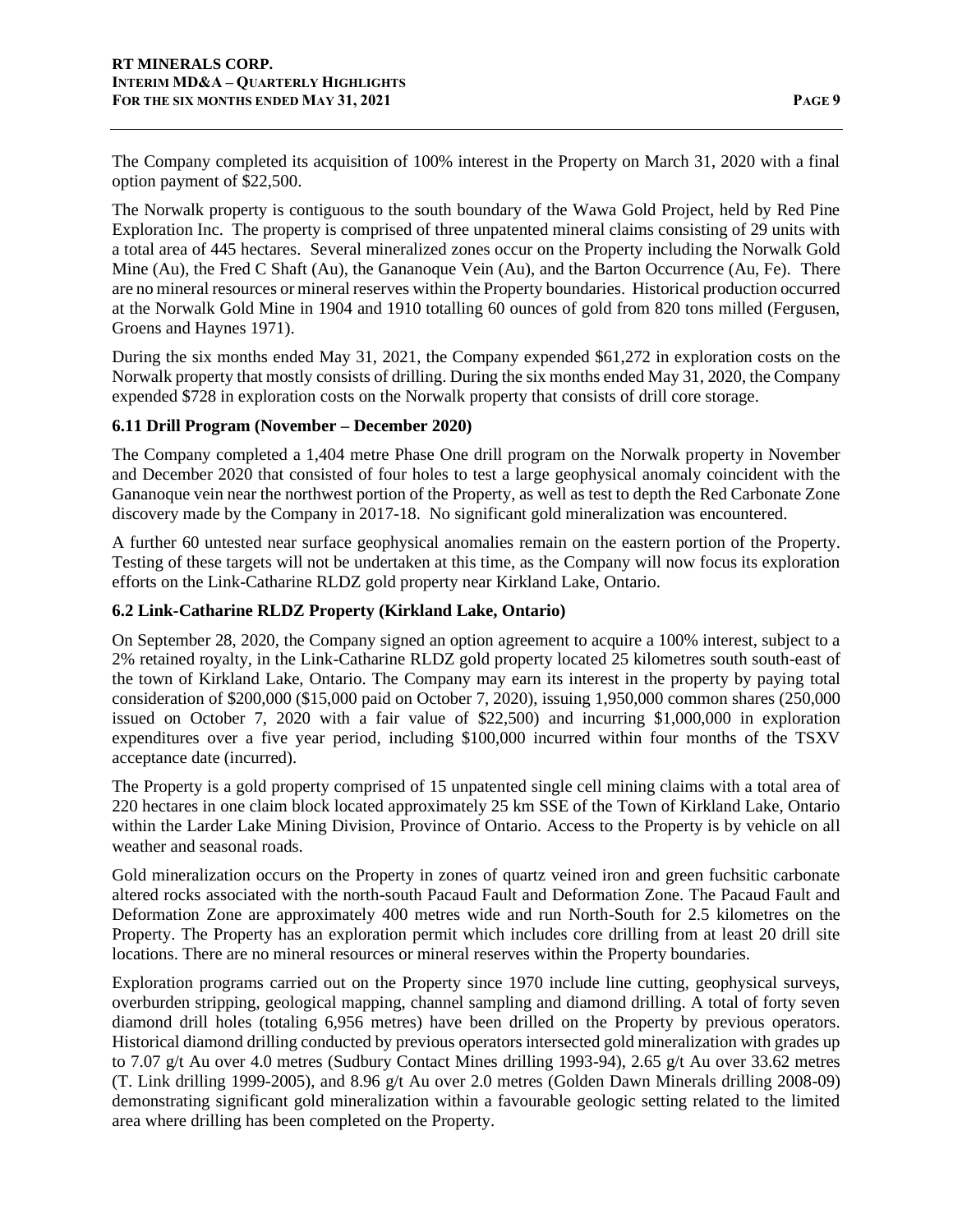Geological data is summarized from the Nass Valley Gateway Ltd. NI 43-101 report by Stewart Jackson (2011) filed on Sedar (Sept. 30, 2011).

Strongly altered rocks favourable for gold exist on the Property in an approximately 400 metre wide by 2.5 kilometre long N-S trending deformation zone along the Pacaud Fault. Much of the deformation zone is covered by overburden and has not been drilled. The area that has been drilled has only been tested to shallow depths of less than 150m from surface. Further work is warranted, including overburden stripping, diamond drilling, sampling and assaying.

### **6.21 Drill Program (October – November 2020)**

The Company commenced drilling on the Link-Catharine RLDZ Property in October 2020.

On November 11, 2020, the Company announced that it has drilled a total of seven holes at core lengths of up to 183 m. The first hole has intersected significant gold mineralization as follows:

| Hole No. |           | From (m) | To(m) | Interval (m) | Au $g/t$ |
|----------|-----------|----------|-------|--------------|----------|
| CA 20-01 |           | 19       | 20    |              | 1.66     |
| CA 20-01 |           | 24       | 24.85 | 0.85         | 4.54     |
| CA 20-01 |           | 31.9     | 65    | 33.1         | 2.81     |
| CA 20-01 | including | 36.85    | 62    | 25.15        | 3.54     |
| CA 20-01 | including | 47       | 55    | 8            | 9.43     |
| CA 20-01 | including | 50       | 54    | 4            | 14.89    |
| CA 20-01 | including | 52       | 53    |              | 24.49    |

The drill hole intersected ultramafic-basalt, green carbonate, and deformed ultramafic-komatiite, quartz veins/stringers with pyrite. The 4 metre interval from 50 to 54 metres (14.89 g/t Au) includes quartz veins with volcanic fragments, well mineralized in places with up to 10% semi-massive fine to coarse pyrite.

Further drilling is required to determine the true widths of the mineralization and the zone.

On December 1, 2020, the Company announced the following results from the remaining six holes from the initial drill program.

| Hole No. | <b>Date Reported</b>       |           | From (m) | To $(m)$ | Interval (m)     | Au g/t |
|----------|----------------------------|-----------|----------|----------|------------------|--------|
| CA 20-02 | Today                      |           | 48.2     | 49.1     | 0.9              | 1.17   |
| CA 20-02 | "                          |           | 53       | 54       | 1.00             | 1.81   |
| CA 20-02 | $\mathfrak{c}\mathfrak{c}$ |           | 60       | 61       | 1                | 1.18   |
| CA 20-02 | $\mathfrak{c}\mathfrak{c}$ |           | 69.0     | 71.3     | 2.3              | 1.26   |
| CA 20-02 | $\mathfrak{c}\mathfrak{c}$ | including | 70.3     | 71.3     |                  | 2.16   |
| CA 20-02 | $\mathfrak{c}\mathfrak{c}$ |           | 78       | 79       | 1                | 3.07   |
|          |                            |           |          |          |                  |        |
| CA 20-03 | $\mathfrak{c}\mathfrak{c}$ |           | 63.84    | 64.84    | 1                | 1.70   |
| CA 20-03 | $\mathfrak{c}\mathfrak{c}$ |           | 88.8     | 92.1     | 3.3 <sub>2</sub> | 0.81   |
| CA 20-03 | $\mathfrak{c}\mathfrak{c}$ | including | 90.8     | 91.53    | 0.73             | 1.35   |
| CA 20-03 | $\epsilon$                 |           | 93.31    | 98.17    | 4.86             | 1.09   |
| CA 20-03 | $\mathfrak{c}\mathfrak{c}$ | including | 93.31    | 94.18    | 0.87             | 4.72   |
| CA 20-03 | $\epsilon$                 | including | 93.31    | 93.8     | 0.49             | 7.43   |
| CA 20-03 | $\mathfrak{c}\mathfrak{c}$ |           | 117      | 118      | 1                | 1.93   |
|          |                            |           |          |          |                  |        |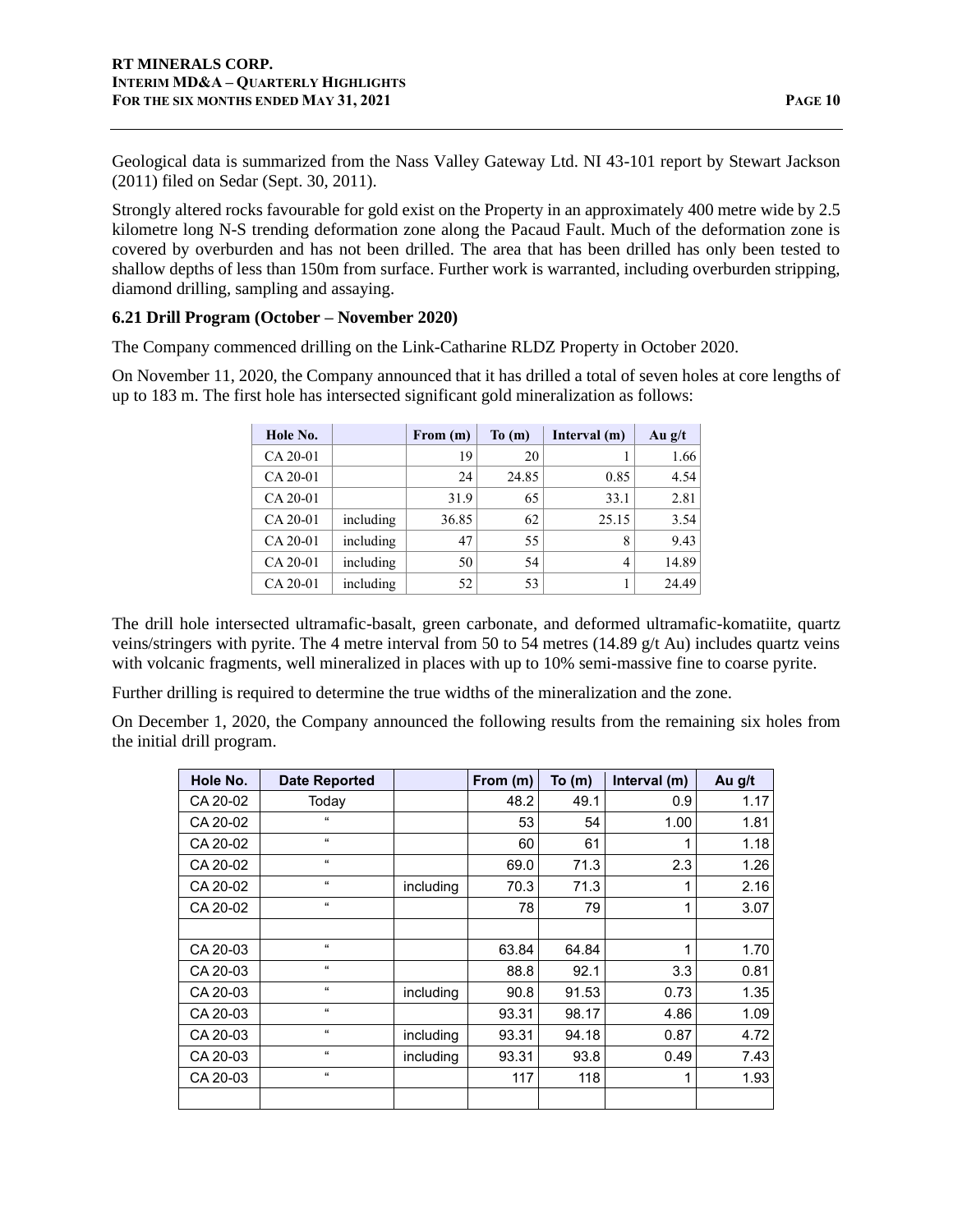| Hole No. | <b>Date Reported</b>        |           | From (m) | To $(m)$ | Interval (m) | Au g/t |
|----------|-----------------------------|-----------|----------|----------|--------------|--------|
| CA 20-04 | $\alpha$                    |           | 49.69    | 52.3     | 2.61         | 1.60   |
| CA 20-04 | $\mathbf{g}$                | including | 49.69    | 51.3     | 1.61         | 2.05   |
| CA 20-04 | $\boldsymbol{\mathfrak{u}}$ | including | 49.69    | 50.95    | 1.26         | 2.27   |
| CA 20-04 | $\boldsymbol{\mathfrak{u}}$ |           | 58.45    | 59       | 0.55         | 1.74   |
| CA 20-04 | $\boldsymbol{\mu}$          |           | 64.5     | 65       | 0.5          | 6.56   |
| CA 20-04 | $\boldsymbol{\mathfrak{u}}$ |           | 83.9     | 86.1     | 2.2          | 1.74   |
| CA 20-04 | $\boldsymbol{\mu}$          | including | 84.5     | 85.7     | 1.2          | 2.59   |
| CA 20-04 | $\boldsymbol{\mathfrak{c}}$ |           | 95.29    | 99.85    | 4.56         | 1.40   |
| CA 20-04 | $\boldsymbol{\mathfrak{c}}$ |           | 99.85    | 103.67   | 3.82         | 0.73   |
| CA 20-04 | $\boldsymbol{\mathfrak{c}}$ | including | 97.34    | 100.5    | 3.16         | 1.86   |
| CA 20-04 | $\boldsymbol{\mathfrak{c}}$ | including | 98.87    | 99.85    | 0.98         | 2.77   |
|          |                             |           |          |          |              |        |
| CA 20-05 | $\pmb{\mathfrak{u}}$        |           | 20.3     | 21       | 0.7          | 0.81   |
| CA 20-05 | $\mathfrak{c}\mathfrak{c}$  |           | 22       | 23       | 1            | 0.44   |
| CA 20-05 | $\pmb{\mathfrak{u}}$        |           | 25.1     | 32       | 6.9          | 2.25   |
| CA 20-05 | $\boldsymbol{\mu}$          | including | 25.1     | 30       | 4.9          | 2.89   |
| CA 20-05 | $\boldsymbol{\mathfrak{u}}$ | including | 27.2     | 29       | 1.8          | 4.53   |
| CA 20-05 | $\boldsymbol{\mathfrak{c}}$ | including | 27.2     | 28       | 0.8          | 5.44   |
| CA 20-05 | $\boldsymbol{\mathfrak{c}}$ | and       | 28.35    | 29       | 0.65         | 5.29   |
| CA 20-05 | $\boldsymbol{\mathfrak{u}}$ |           | 53.92    | 54.75    | 0.83         | 0.82   |
|          |                             |           |          |          |              |        |
| CA 20-06 | $\mathfrak{c}\mathfrak{c}$  |           | 73.63    | 76.55    | 2.92         | 1.00   |
| CA 20-06 | $\boldsymbol{\mathfrak{u}}$ | including | 73.63    | 74.7     | 1.07         | 2.33   |
| CA 20-06 | $\pmb{\mathfrak{u}}$        |           | 91.76    | 92.49    | 0.73         | 0.73   |
| CA 20-06 | $\boldsymbol{\mu}$          |           | 118.53   | 119.43   | 0.9          | 1.84   |
| CA 20-06 | $\pmb{\mathfrak{u}}$        |           | 128.53   | 129      | 0.47         | 2.19   |
|          |                             |           |          |          |              |        |
| CA 20-07 | $\pmb{\mathfrak{u}}$        |           | 35.85    | 37.43    | 1.58         | 1.01   |
| CA 20-07 | $\boldsymbol{\mathfrak{c}}$ | including | 35.85    | 36.61    | 0.76         | 1.40   |
| CA 20-07 | $\boldsymbol{\mathfrak{c}}$ |           | 57       | 58.35    | 1.35         | 0.76   |
| CA 20-07 | $\boldsymbol{\mathfrak{u}}$ |           | 83.38    | 86.04    | 2.66         | 0.37   |
|          |                             |           |          |          |              |        |
| CA 20-01 | November 11, 2020           |           | 19       | 20       | 1            | 1.66   |
| CA 20-01 | November 11, 2020           |           | 24       | 24.85    | 0.85         | 4.54   |
| CA 20-01 | November 11, 2020           |           | 31.9     | 65       | 33.1         | 2.81   |
| CA 20-01 | November 11, 2020           | including | 36.85    | 62       | 25.15        | 3.54   |
| CA 20-01 | November 11, 2020           | including | 47       | 55       | 8            | 9.43   |
| CA 20-01 | November 11, 2020           | including | 50       | 54       | 4            | 14.89  |
| CA 20-01 | November 11, 2020           | including | 52       | 53       | $\mathbf 1$  | 24.49  |

The intervals reported in the table above represent core lengths. True widths cannot be accurately determined from the information available at this time. All holes were drilled at between approximately - 45 to -50 degree declinations. Further follow up sampling of sections of Hole CAT-2020-07 is pending for 37 samples for a total of 41.26m at various intervals between 4.88m and 117m.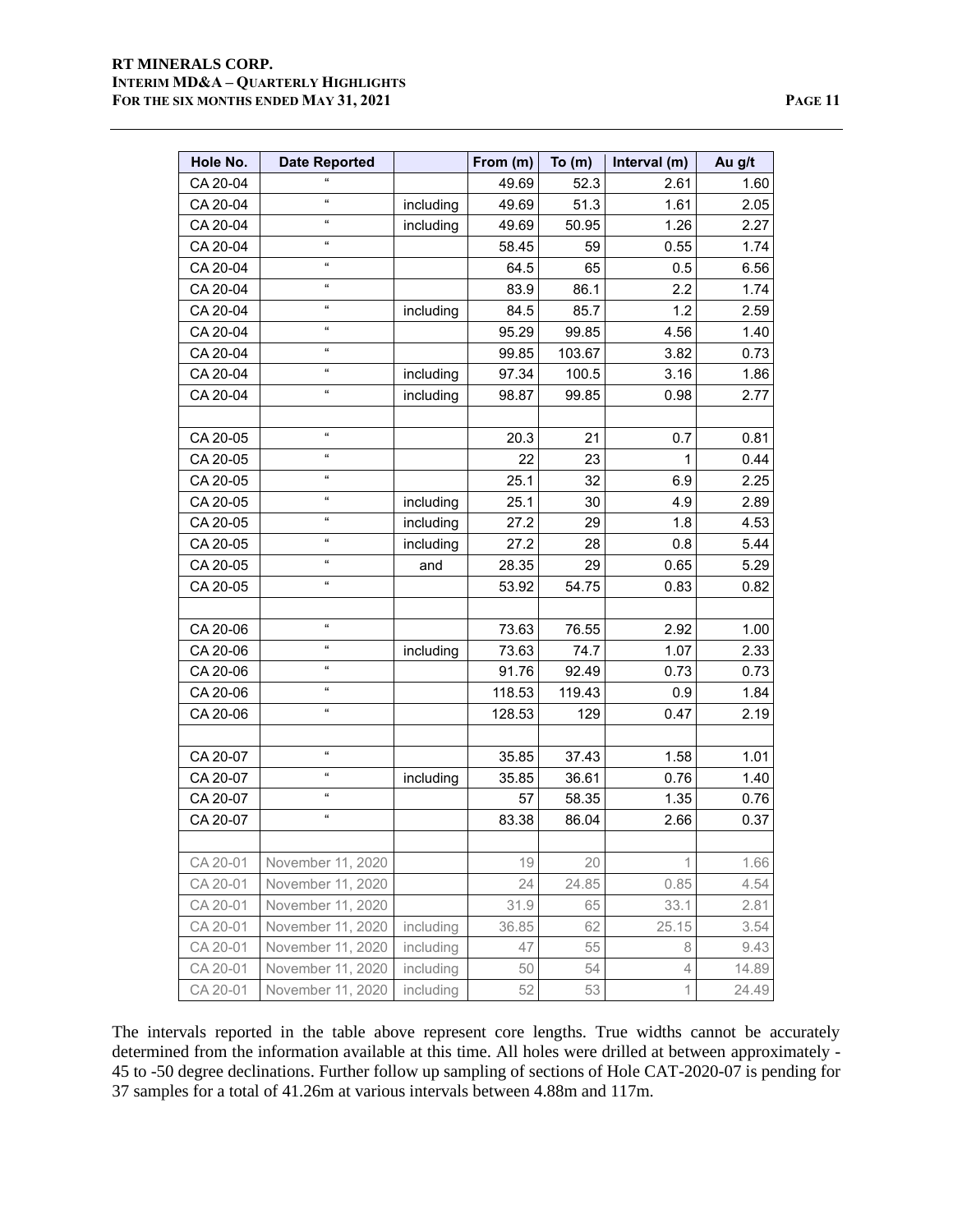**Hole CAT-2020-02** was drilled north to south, about 20m below and obliquely to CAT-2020-01 and drilled through what is interpreted as a location of increased folding and did not encounter the same amounts of green carbonate quartz sulphide host as observed in hole CAT-2020-01. The majority of CAT-2020-02 intersected Ultramafic-Basalt with intermittent narrow quartz carbonate veins observed throughout most of the hole. A total of 48.3m (48.2 to 96.5m) of this hole contained intermittent gold values ranging from anomalous to gold values up to 3.07  $g/t$  Au over 1m as detailed in the Table. The higher grade values in this hole were primarily situated in the Ultramafics with quartz veining and some green carbonate. This hole tested to a vertical depth of approximately only 77m.

**Hole CAT-2020-03** was collared about 70m southwest of the drill collar location of CAT-2020-02 and drilled west to east to provide a wider cut of the stratigraphy at this part of the property. This hole intersected intermittent anomalous gold values within a 54m section (63.8m to 118m) including high grade values up to 7.56 g/t over 0.49m as outlined in the Table. Again, gold values traverse the local stratigraphy and are found primarily within the Ultramafics with narrow quartz veins with trace to 1% sulphides. This hole tested to a vertical depth of only 90m.

**New Sub-Parallel / En-Echelon Mineralization - Hole CAT-2020-04** was collared about 95m southeast of drill collar CAT-2020-01, announced November 11, 2020, and drilled west to east to provide a wider test of the property stratigraphy and to test for sub-parallel gold mineralization. Hole CAT-2020-04 has intersected a new sub-parallel /en-echelon mineralized area. Most of the gold values range over a 52m section in this hole (between 49.69m to 102.26m) as outlined in the Table. Gold mineralization is again observed to traverse most of the local stratigraphy which primarily consists of the altered quartz bearing green carbonate (fuchsite) and local Ultramafic Basalts. This hole tested to a vertical depth of only 78m.

**Further Sub-Parallel / En-Echelon Mineralization - Hole CAT-2020-05** was collared approximately 44m northeast of hole CAT-2020-04 and drilled east to west along with CAT-2020-06 and 07 to test the stratigraphy for about 100m east of the CAT-2020-01 at various north to south intervals. Hole CAT-2020- 05 hosts an intermittent anomalous and higher grade gold section overall of 35m (20.30m to 54.75m) ranging between anomalous to higher grade values of 5.44 g/t Au over 0.80m as detailed in the Table. Gold is found within the same package of green carbonate (Fuchsite) within the Ultramafics with many narrow quartz veinlets with sections of pyrite between trace to 4%. This hole was drilled to a vertical depth of only 40m. This is a further en-echelon gold section in this part of the property for a total of three separate such intercepts including mineralization observed in CAT-2020-01 and CAT-2020-04.

**Hole CAT-2020-06** was drilled on the same line as CAT-2020-03 but drilled east to west, and these holes provided about 115m wide test of the stratigraphy on this section of the property. Gold mineralization in this hole, as outlined in the Table, is situated within the same host units as the above holes and was drilled to 140m vertical depth.

**Hole CAT-2020-07** was collared between CAT-2020-06 and 05 and drilled northwesterly to test the gap between CAT-2020-05 and 06. This hole intersected several narrow and low grade gold intercepts as outlined in the Table. The stratigraphy in this hole is generally the same as the above holes and this hole was drilled to a vertical depth of about 80m.

Assaying was carried out by Swaslabs of Kirkland Lake, Ontario an ISO/IEC 17025-2005 certified laboratory. RTM staff delivered sealed sample bags containing halved drill core directly to the laboratory. The above assays were completed by fire assay with atomic absorption finish. In addition, fire assay with gravimetric finish was carried out on several high and low grade samples. Duplicates, standards and blanks were inserted in the same stream at various points of the sample process.

Donald (Dan) M. Clark, the President and CEO of the Company, commented on the Link-Catharine RLDZ program, *"The initial seven hole program at the Link-Catharine property has confirmed broad anomalous gold signatures with several significant high grade gold sections within the initial area of drilling of about*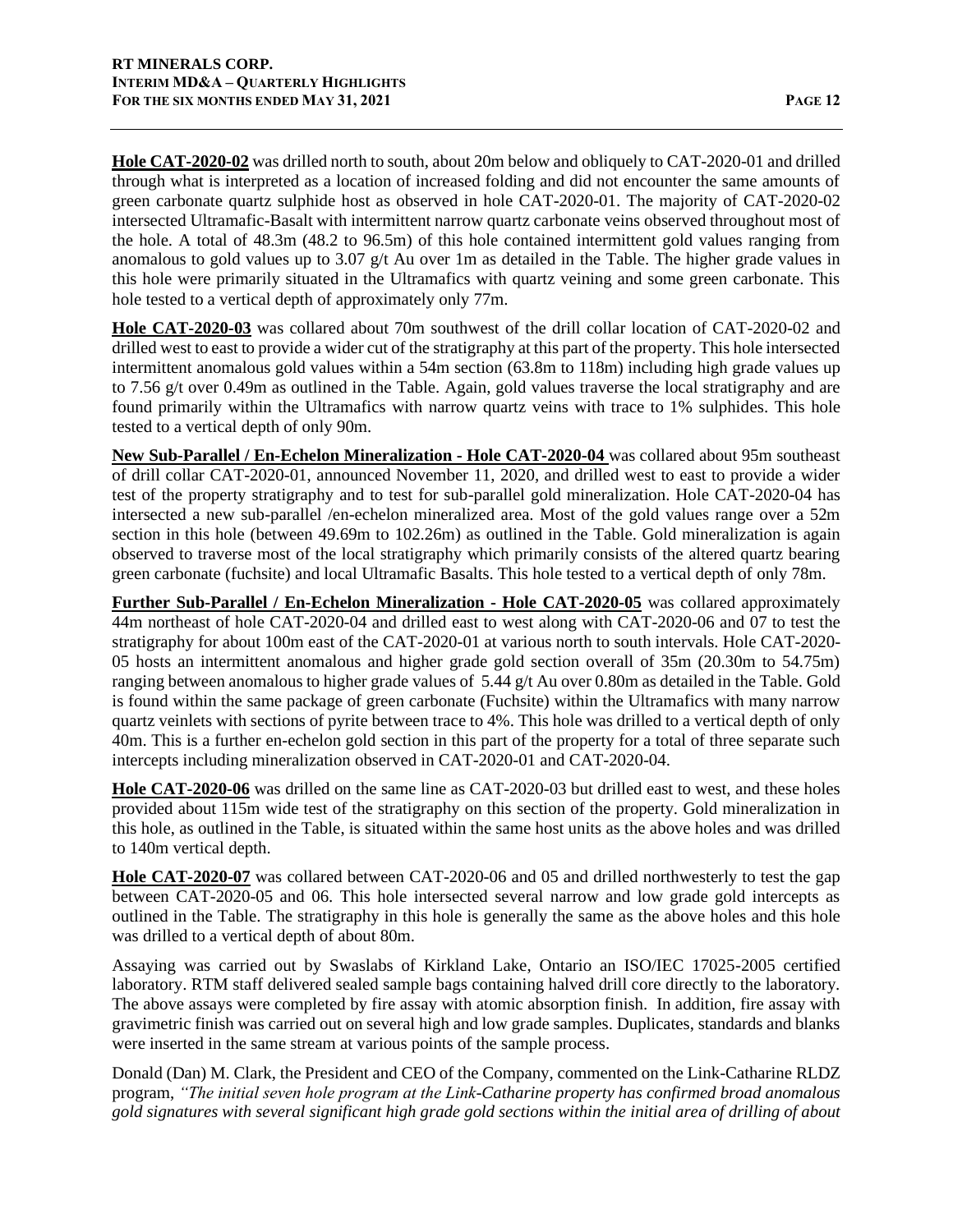*100m north to south by about 140m east to west and to a vertical depth of less than 90m deep. Three main and separate sub-parallel/en-echelon gold sections have been encountered. The widespread nature of gold mineralization traversing all rock units within the Property as well as the strong hydrothermal alteration with sulphides suggests a significant gold bearing system is present. Large anomalous gold halos, with high grade intervals contained therein, as is observed at the Link-Catharine property, are similar to the past producing Kerr Addison Mine ("Kerr") located about 25 km northeast of RTM's Link-Catharine property. The age of the rocks as well as the presence of the green carbonate (Fuchsite) and contiguous Ultramafic volcanic facies containing varying amounts of quartz and sulphides are also similar to parts of the geologic package observed at both Link-Catharine and the Kerr. The Kerr was a major Archean gold deposit that extended to 2000m in depth with the top 300m having lower grade lenticular ore lenses. The best ore lenses at the Kerr were below 300m in depth. The current results from the Link-Catharine property indicates an Archean gold bearing suite of volcanic rocks. These gold bearing Archean systems are known to extend thousands of meters to depth. The initial RTM drill results are an exceptional start to our exploration plans and model at the Link-Catharine property."*

The Company's geological consultants recommended a further preliminary drilling plan consisting of at least 10 deeper holes of between 250m and up to 750m in core length, with down hole geophysics being conducted from each hole prior to drilling the next hole in succession. This drilling should focus within the 100m by 180m area of the current drilling. In addition, further testing of the 2500m long by 400m wide Pacaud Fault and Deformation Zone situated on the Property should also be undertaken. A series of up to twenty 50 to 100m holes along certain target areas within this favourable corridor of the Link Catharine property is also recommended to test for additional near surface gold occurrences or zones.

# **6.22 Drill Program (February 2021 to present)**

On February 4, 2021, the Company announced drill mobilization on the Link-Catharine RLDZ property. The first phase of drill-bit exploration for 2021 consisted of a seven hole drill program. Drilling focused on geophysical anomalies outlined from a 3D Distributed Array IP geophysical program completed in January 2021 by Canadian Exploration Services Ltd. (Geophysics results; see website: rtmcorp.com). The geophysical program identified targets immediately to the south, north, east and to depth in relation to the drilling completed in November and December 2020.

In addition, the drill program followed up the significant discovery of the three separate sub-parallel / enechelon gold sections encountered by drilling in October and November 2020. The 2020 drilling encountered intermittent gold mineralization within a general area of approximately 130m west to east, 100m north to south and to a depth of 140m. The potential for further mineralization is open in all directions.

Highlights of the 2020 drilling consist of near surface intercepts of up to 8m of 9.43 grams per tonne gold  $(g/t \text{ Au})$  (CA 20-01), 0.49m of 7.43 g/t Au (CA 20-02), 0.49m of 7.43 g/t Au (CA 20-03), 0.05m of 6.56 g/t Au (CA 20-04) and 6.9m of 2.25 g/t Au (CA 20-05). The above higher grade intervals were contained within areas of intermittent gold mineralization over 35m to 54m intervals. For complete drill hole intercepts see the Company's December 1, 2020 press release. True widths of the gold mineralization from the 2020 drilling are unknown at this time.

Follow up drilling based on the results of the 3D geophysical program along with the widespread nature of gold mineralization traversing all rock units within the Property, as well as the strong hydrothermal alteration with sulphides, suggests a significant gold bearing system is present. Large anomalous gold halos, with high grade intervals contained therein, as observed at the Link-Catharine property, are similar to the past producing Kerr Addison Mine ("Kerr") located about 25 km northeast of RTM's Link-Catharine property. The age of the rocks as well as the presence of the green carbonate (Fuchsite) and contiguous ultramafic volcanic facies containing varying amounts of quartz and sulphides are also similar to parts of the geologic package observed at both Link-Catharine and the Kerr. The Kerr was a major Archean gold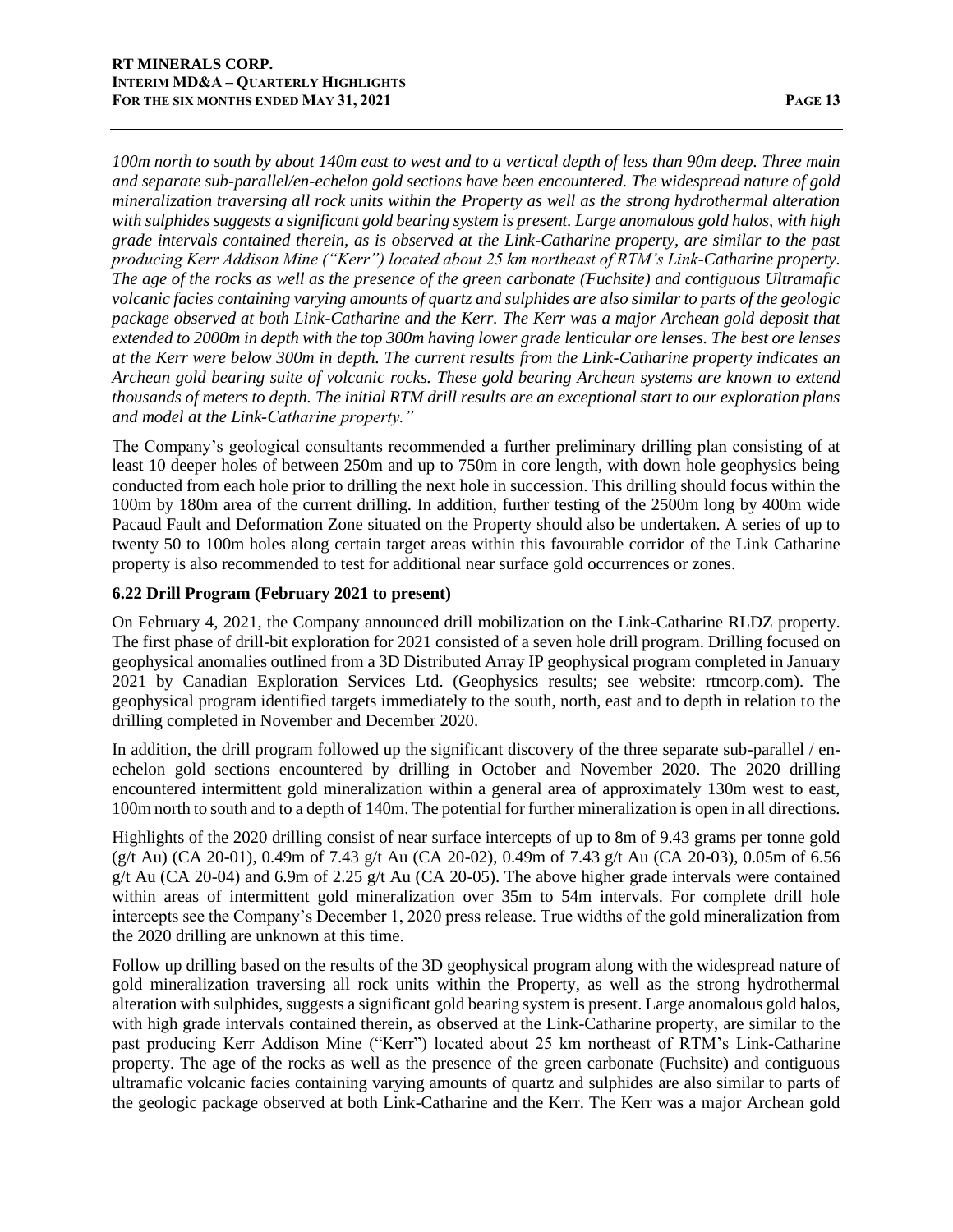deposit with about 900m of strike length and extended to approximately 2000m in depth. The current results from the Link-Catharine property indicate an Archean gold bearing suite of volcanic rocks.

On April 15, 2021, the Company provided a drilling update and announced the discovery of surface outcrops of green carbonate. Drilling had collared hole CA-21-03 after having completed the first two holes of the current program CA-21-01 and CA-21-02, as summarized below.

## **Significant Green Carbonate, Mafic-Ultramafic Surface Outcropping Discovered**

The Company announced that it has discovered two significant and separate surface outcrops that host the favourable mafic, ultramafic and green carbonate package with narrow quartz veining and sulphides. Several 1kg to 4kg samples have been taken from these newly discovered outcrops. The outcrops were discovered during drill rig mobilization and will now be entirely stripped and sampled to determine the surface dimension and potential for at-surface mineralization. The outcrops appear to be part of the same favourable geologic package that the Company is drilling to depth, as described below.

**Drillhole CA-21-01** The first hole of the phase one drill program, CA-21-01, has intersected the favourable mafic, ultramafic and green carbonate-fuchsitic geologic package from 45m to 233m. This section consists of intermittent and primarily narrow quartz veining and alteration containing mostly trace and up to 3% fine pyrite, with one 2m interval containing 4% to 10% fine pyrite. A sub-section totaling approximately 54m located (from 183m to 237m) is viewed by the Company as being host to the more prospective geology and sulphide mineralization within CA-20-01. The hole was stopped at a depth of 240m.

**Drillhole CA-21-02** CA-21-02 has intersected the favourable ultramafic package consisting primarily of ultramafics with some intermittent green carbonate. Approximately 55m of the 168m hole contains intermittent narrow quartz veining with less than 2% of fine sulphides. The hole was stopped at 168m in core length.

**Drillhole CA-21-03** Drilling has now commenced on drillhole CA-21-03, having reached approximately 25m in total depth as at April 15, 2021. From the drill collar and throughout the first 25m, drill hole CA-21-03 has intersected the favourable ultramafic package consisting of green carbonate-fuchsitic host. This 25m section is associated with quartz veining and sulphides, visually akin to those observed in drill hole CA-20-01 during drilling in the fourth quarter of 2020. Hole CA-21-03 is testing the east to west width and dip of the gold-bearing green carbonate-fuchsite previously encountered in CA-20-01. In addition, the current drill hole, CA-21-03, will also drill in proximity through the three en-echelon gold sections announced December 1, 2020 by the Company to ascertain the potential to connect these sections at depth. Drill hole CA-21-03 is planned to target an end-depth of 400m.

## **Drillhole Locations**

The drill collars of the above three holes are spaced about 180m apart on two separate subparallel 3D-IP Survey targets. The holes are orientated to drill generally perpendicular or on an oblique orientation to intersect the north-south trending gold bearing mafic, ultramafic and green carbonate package, which generally appears at this point in time to align and correlate with the anomalies identified by the previously announced 3D-IP Survey.

On April 22, 2021, the Company announced that three random grab samples taken from the first of two significant and distinct surface outcrops announced April 15, 2021 have been confirmed through labassaying as gold-bearing.

Assays from the three random surface grab samples of the green carbonate/mafic/ultramafic assemblage outcrop returned 1.86 grams per tonne gold ("g/t Au"), 0.86 g/t Au and 0.69 g/t Au, respectively.

Rush-assay confirmation that the at-surface outcrops of the green carbonate/mafic/ultramafic rock assemblage have been found to host gold is viewed by the Company as a significant exploration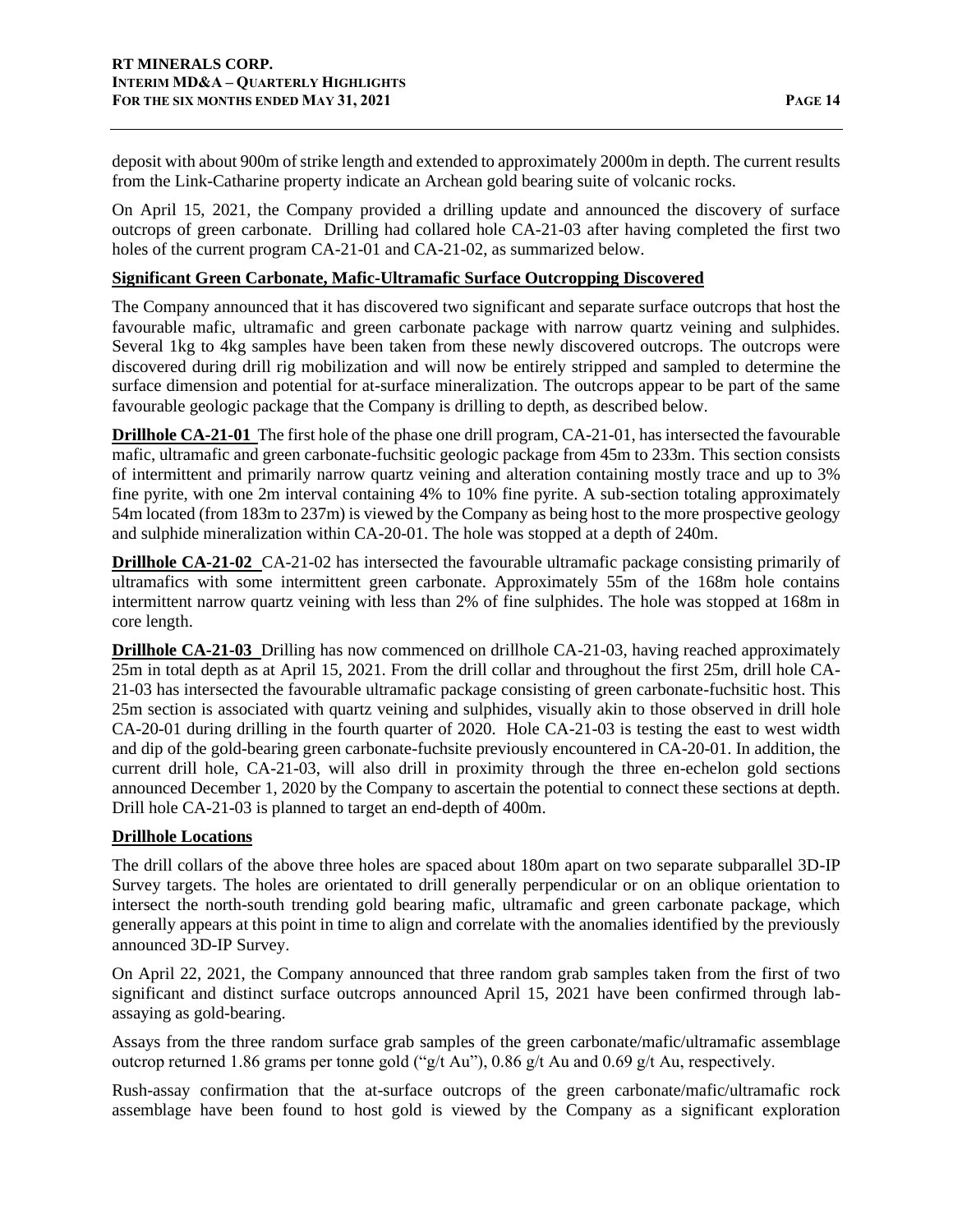advancement for its Link-Catharine Gold Project and indeed the broader Catharine area, where the Company has already executed significant regional consolidation efforts that will, upon completion, enable the Company to locally-dominate the Pacaud and Catharine fault structures through the majority of the land position within the Catharine and Marter townships (see news release, RT Minerals Corp. to Acquire 100 Square Kilometres of Mineral Claims Contiguous to Link-Catharine RLDZ Property, Ontario by Acquisition of Catharine Gold Inc., dated March 24, 2021).

Each of the above noted three samples were approximately 2 kilogram in size and were generally representative of the exposed outcrop which consists of a mafic, ultramafic and green carbonate package, with intermittent narrow quartz veining and sulphides (see also news release, RT Minerals Corp. Announces the Discovery of Surface Outcrops of Green Carbonate and Drilling Update at Link-Catharine Gold Property, Kirkland Lake, Ontario dated April 15, 2021). The three samples are grab samples and as such are point source samples that may not be representative of the overall mineralization.

The outcrop and the above noted geologic package with quartz and sulphides has now been exposed for about 40m in length at surface and may extend further to the east and north. Both recently discovered outcrops are part of the same favourable geologic package that the Company is now drilling to depth as part of the current drill program.

In addition, drill hole CA-21-04 had been collared with substantially all prospective sections of core from the first three holes of the program having been submitted for assaying.

The above assays were completed by fire assay. Assaying was carried out by SwasLabs Ltd. of Kirkland Lake, Ontario.

On June 17, 2021, the Company announced the following results from the first five holes of a seven-hole Phase II drill program at the Link-Catharine property.

| Hole No. |      | From   | To(m)  | Interval $(m)$ | Au g/tonne |
|----------|------|--------|--------|----------------|------------|
|          |      | (m)    |        |                |            |
| CA 21-01 |      | 75.90  | 76.40  | 0.50           | 8.42       |
| CA 21-01 |      | 89.10  | 89.60  | 0.50           | 0.81       |
| CA 21-01 |      | 110.57 | 114.00 | 3.43           | 1.84       |
| CA 21-01 | Incl | 110.57 | 111.59 | 1.02           | 5.15       |
| CA 21-01 |      | 125.05 | 126.30 | 1.25           | 0.33       |
| CA 21-01 |      | 129.41 | 132.06 | 2.65           | 0.81       |
| CA 21-01 | Incl | 129.41 | 130.30 | 0.89           | 1.68       |
| CA 21-01 |      | 194.50 | 197.36 | 2.86           | 0.36       |
| CA 21-01 | Incl | 194.50 | 195.50 | 1.00           | 0.50       |
| CA 21-01 | And  | 196.50 | 197.36 | 0.86           | 0.56       |
| CA 21-01 |      | 211.60 | 213.19 | 1.59           | 0.74       |
|          |      |        |        |                |            |
| CA 21-02 |      | 59.00  | 60.40  | 1.40           | 0.26       |
| CA 21-02 |      | 154.28 | 155.80 | 1.52           | 1.95       |
| CA 21-02 | Incl | 154.28 | 155.00 | 0.72           | 3.88       |
|          |      |        |        |                |            |
| CA 21-03 |      | 15.66  | 39.60  | 23.94          | 0.75       |
| CA 21-03 | Incl | 15.66  | 26.00  | 10.34          | 0.82       |
| CA 21-03 | Incl | 22.90  | 24.00  | 1.10           | 2.15       |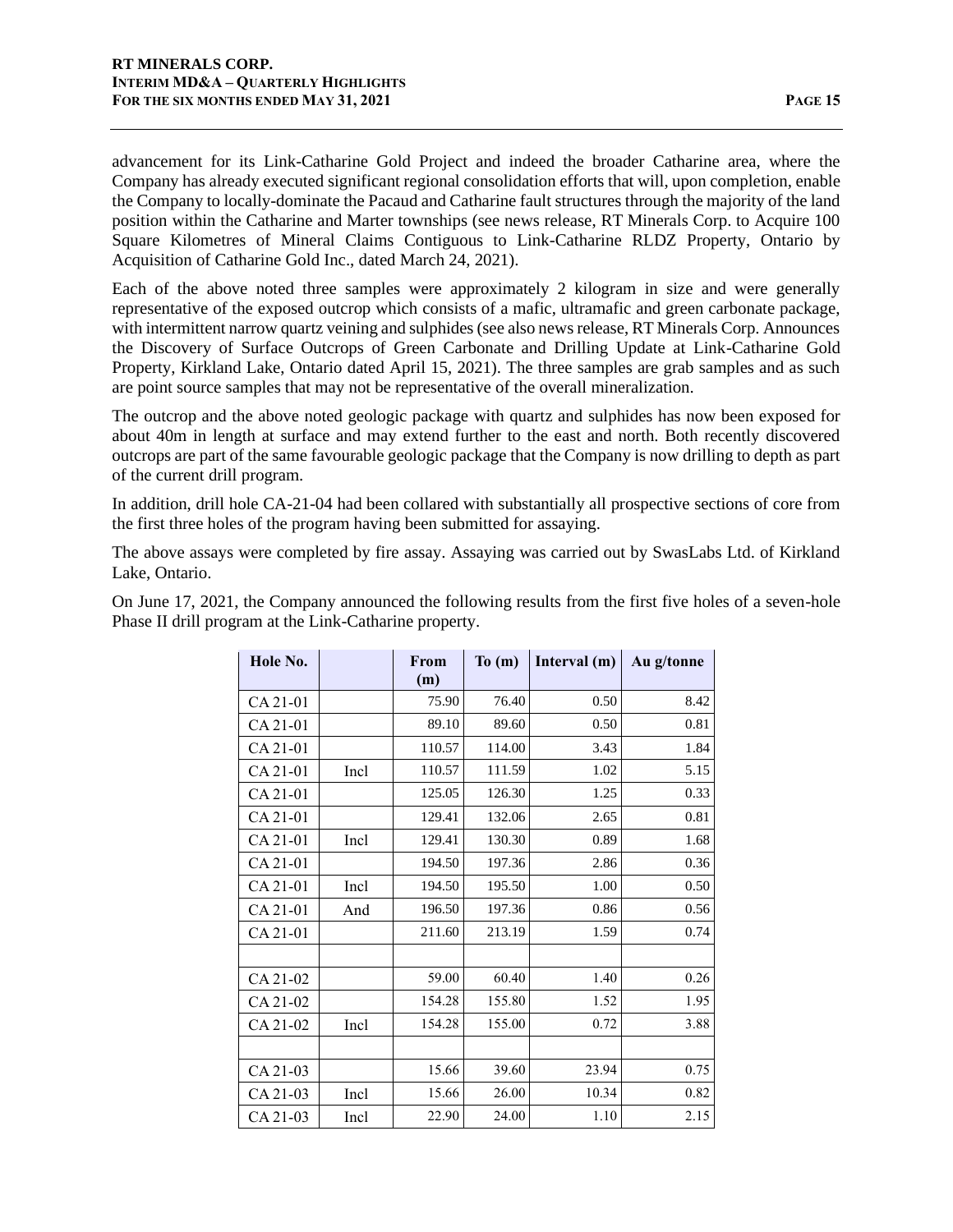| Hole No. |      | From<br>(m) | To(m)  | Interval $(m)$ | Au g/tonne |
|----------|------|-------------|--------|----------------|------------|
| CA 21-03 | And  | 29.00       | 39.60  | 10.60          | 0.90       |
| CA 21-03 | Incl | 34.85       | 35.50  | 0.65           | 9.63       |
|          |      |             |        |                |            |
| CA 21-04 |      | 126.84      | 129.54 | 2.70           | 0.15       |
| CA 21-04 |      | 135.70      | 137.50 | 1.80           | 0.41       |
| CA 21-04 |      | 158.00      | 159.00 | 1.00           | 0.65       |
| CA 21-05 |      | 45.00       | 174.00 |                | <b>NSV</b> |

The intervals reported in the table above represent core lengths. True widths cannot be accurately determined from the information available.

The Company is currently reviewing targets for a Phase III exploration program.

Assaying was carried out by Swaslabs of Kirkland Lake, Ontario an ISO/IEC 17025-2005 certified laboratory.

### **6.3 Catharine Gold Inc.**

On July 14, 2021, the Company completed the acquisition of a 100% interest in the issued and outstanding common shares of Catharine Gold Inc., a private company that holds the mineral rights to 9,944 hectares of mineral properties contiguous to the Link-Catharine RLDZ property. Pursuant to the terms of the Share Purchase Agreement, as consideration for the sale and transfer of the all the common shares of Catharine Gold to the Company, the Company issued to Mr. Ryan Kalt and Kalt Industries Ltd., a corporation controlled by Mr. Kalt, an aggregate of 21,000,000 common shares of the Company (the "Shares"), which resulted in Mr. Kalt being becoming a "Control Person" of the Company, as such term is defined in the policies of the TSX Venture Exchange. In addition, Mr. Kalt will retain a 2% gross royalty on revenue received from ore and concentrates generated from the Property, without deduction for any costs.

The Shares are subject to a multi-year escrow release under a Tier 2 Escrow Surplus Agreement, pursuant to which the Shares will be released from escrow as follows:

- 1,050,000 Consideration Shares on July 14, 2021 (the "Initial Release Date");
- 1,050,000 Consideration Shares 6 months after the Initial Release Date;
- 2,100,000 Consideration Shares 1 year after the Initial Release Date;
- 2,100,000 Consideration Shares 1.5 years after the Initial Release Date;
- 3,150,000 Consideration Shares 2 years after the Initial Release Date;
- 3,150,000 Consideration Shares 2.5 years after the Initial Release Date; and
- 8,400,000 Consideration Shares 3 years after the Initial Release Date.

In addition, the initial 1,050,000 Shares released from escrow are subject to a four-month hold period expiring on November 15, 2021.

The transaction was approved by an ordinary resolution of the disinterested shareholders of the Company at the Annual General and Special Meeting of Shareholders held on June 22, 2021.

Catharine Gold is a privately-held exploration company based in Vancouver, British Columbia which owns the mineral rights to approximately 100 square kilometres (24,536 acres) of mineral properties which commence contiguous to the border of the Company's Link-Catharine property and which extend throughout six townships in northern Ontario, Canada. The mineral properties controlled by Catharine Gold are situated approximately 22 km southeast of Kirkland Lake, Ontario and extend intermittently and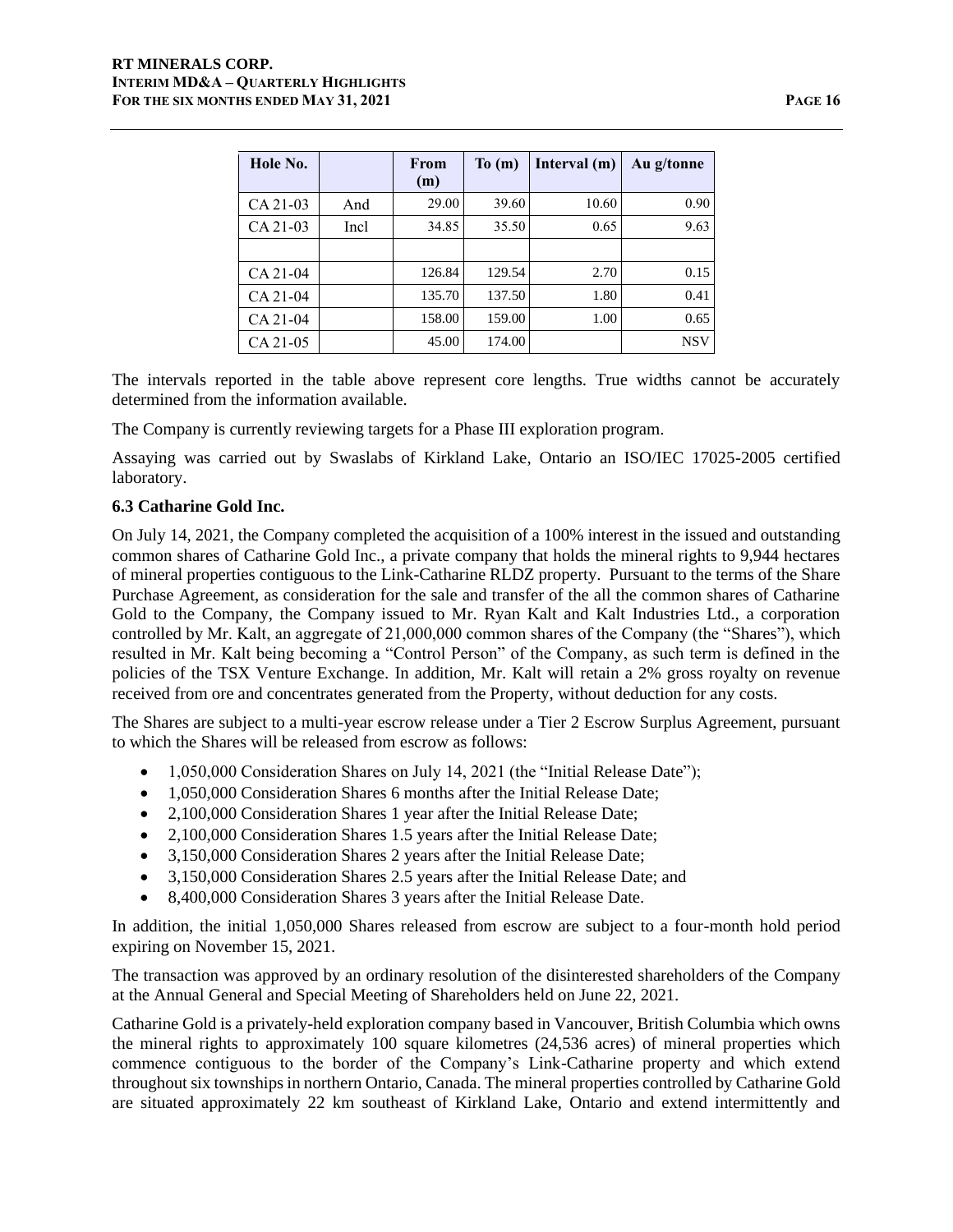generally south, east and northeast immediately from the Company's current Link-Catharine property boundary for up to about 20 km, as well as ranging between 7 km to 21 km south of the Cadillac Larder Lake Break ("CLLB"). The Catharine Gold property holdings are host to a large area covering a southwestern section of the prospective Abitibi greenstone belt south and sub-parallel to the CLLB. At least six known gold and base metal occurrences, local structural features as well as favourable geologic package, known to host gold and base metal mineralization, occurs within licenses controlled by Catharine Gold. From west to east the Catharine Gold property holdings cover portions of the contact-point of the Round Lake Batholith and granodiorite suite extending into mafic and intermediate volcanics to felsic volcanics.

Mr. Donald (Dan) M. Clark, Chairman and President of RT Minerals, states: "The combination of the 100 square kilometre favourable geologic package and land position held by Catharine Gold has the potential for RT Minerals to be one of the largest mineral right owners within the Abitibi greenstone belt of northern Ontario and Quebec. This underexplored portion of the belt is an important, immediately-adjacent major expansion to the Company's significant gold discovery in this area on its 100% optioned Link-Catharine property where values of up to 8m at 9.43 g/t Au were encountered in near-surface drilling in late-2020. This drilling intersected an overall area of intermittent gold values of approximately 130m wide by 100m in length and 90m in depth during November and December of 2020".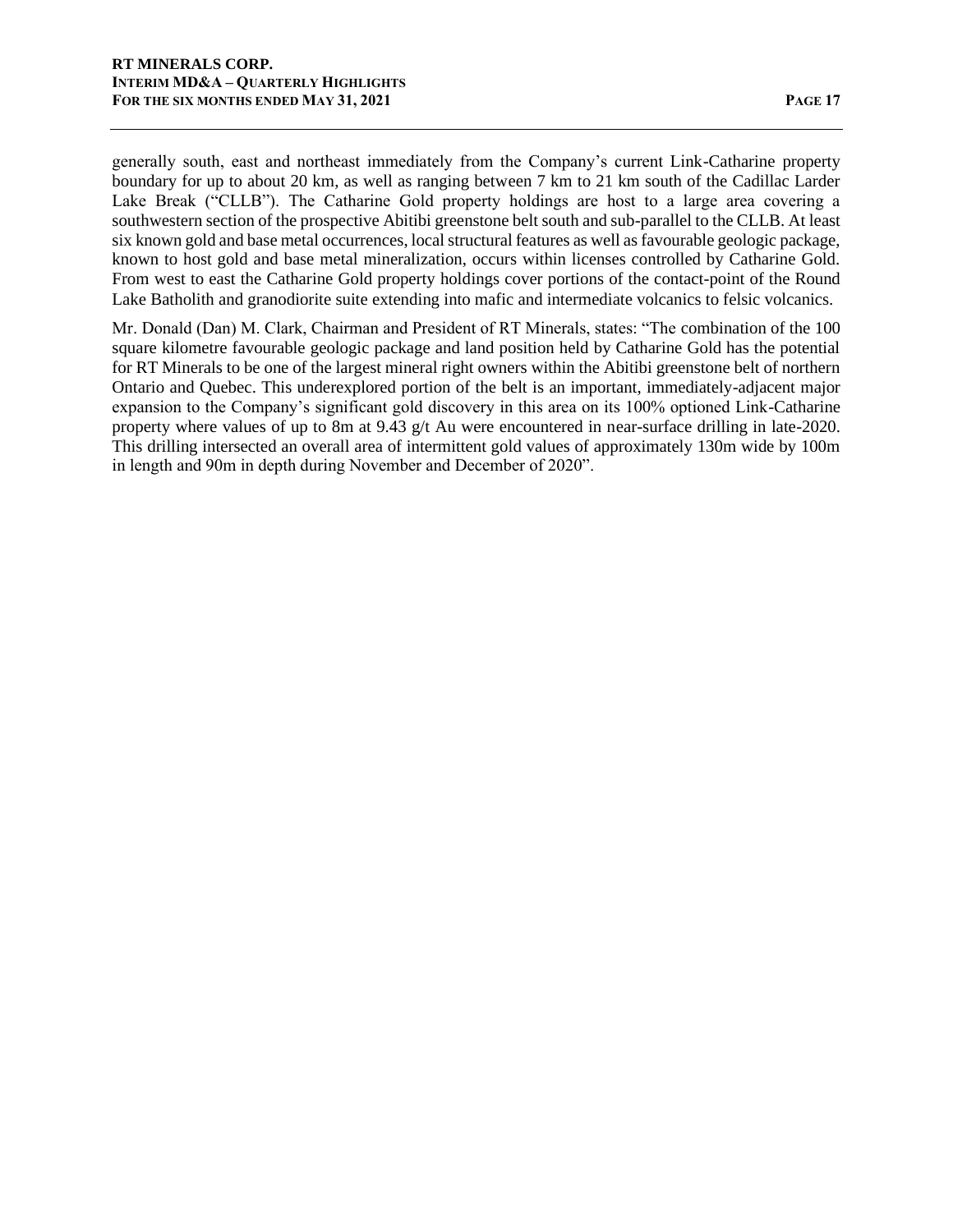

*Figure One: Map of the License Holdings of RT Minerals Corp. and Catharine Gold Inc., respectively.*

### **6.4 Qualified Person**

Mr. Garry Clark, P.Geo., is the Independent Qualified Person for the Company and he has reviewed and approves the technical contents of this Management's Discussion and Analysis.

# **7. SUMMARY OF QUARTERLY RESULTS**

N/A

## **8. LIQUIDITY**

The Company's financial statements have been prepared on a going concern basis, which contemplates that the Company will continue in operation for the foreseeable future and will be able to realize its assets and discharge its liabilities in the normal course of business. The Company's ability to continue as a going concern is dependent on the ability of the Company to raise equity financing and the attainment of profitable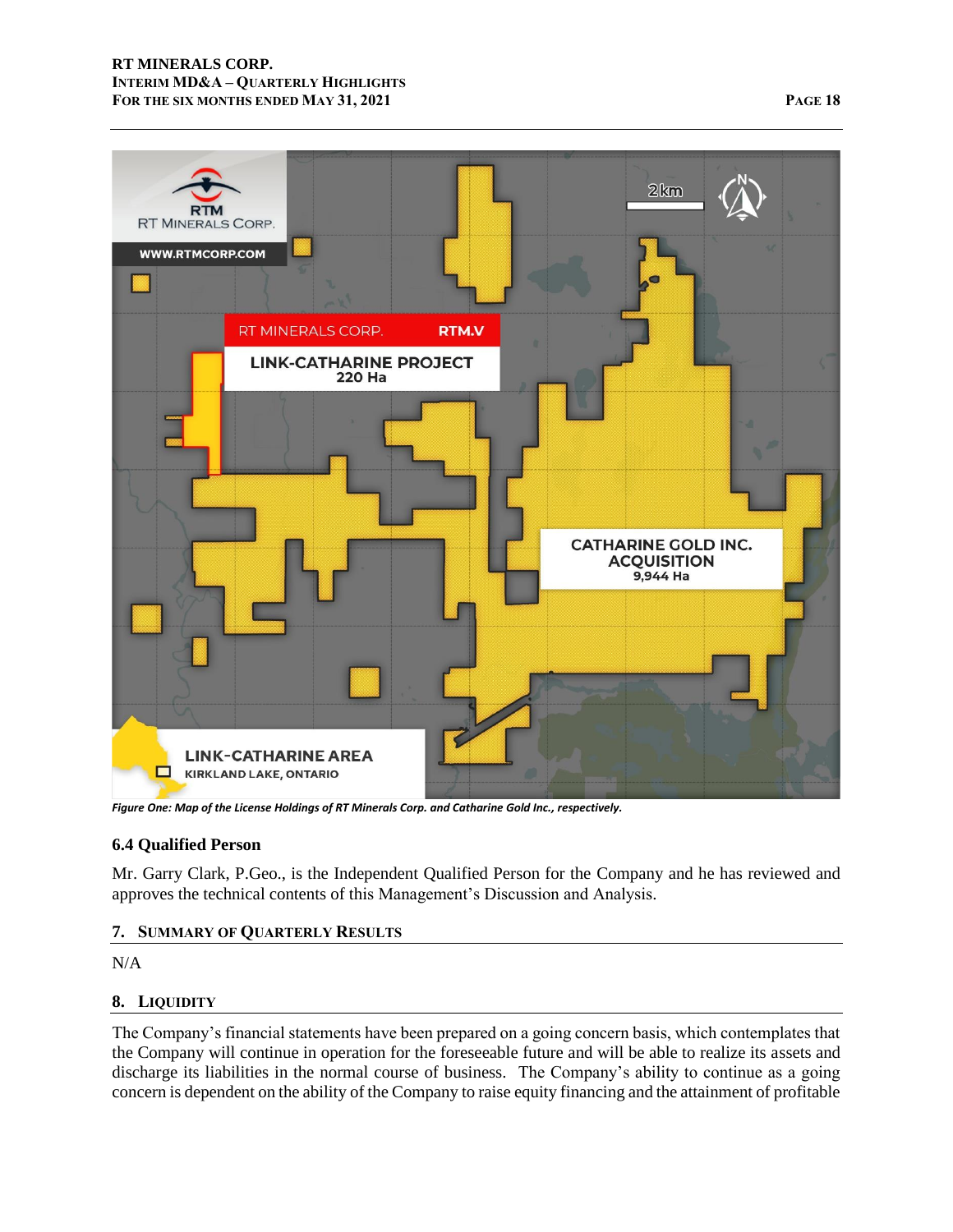operations. In order for the Company to continue as a going concern and meet its financial obligations over the next twelve months, the Company will need to conclude an equity and/or debt financing.

At May 31, 2021, cash was \$150,990; term deposits were \$230,000; and amounts receivable were \$42,252 consisting largely of GST input tax credits.

The Company has total current liabilities of \$274,484 at May 31, 2021. Due to related parties includes amounts owing to directors, officers, and companies with common officers for unpaid salaries, expenses and loans.

Working capital surplus was \$159,997 at May 31, 2021.

Factors that could impact on the Company's liquidity are monitored regularly and include market changes, gold price changes, and economic downturns that affect the market price of the Company's trading securities for the purposes of raising financing. The current state of equity markets has improved and is favourable to equity financing. Management believes that this condition may continue over the next twelve months.

Based on the above financial condition at May 31, 2021, the Company needs to raise additional financing to meet its financial obligations as they become payable in the current fiscal year.

In relation to the February 2021 flow-through financing completed during the period, the Company is committed to incur \$269,970 in Canadian exploration expenditures by March 31, 2022 under the Canada Revenue Agency's look-back rule (completed May 2021).

In relation to the September 2020 flow-through financing completed during the 2020 fiscal year, the Company is committed to incur \$415,846 in Canadian exploration expenditures by March 31, 2021 under the Canada Revenue Agency's look-back rule (completed December 2020).

## **9. CAPITAL RESOURCES**

The Company has no commitments for capital expenditures.

The Company does not have any capital resources in the form of debt, equity and any other financing arrangements.

### **10. OFF-BALANCE SHEET ARRANGEMENTS**

The Company does not have any off-balance sheet arrangements.

### **11. TRANSACTIONS BETWEEN RELATED PARTIES**

Office expenses of \$378 (2020: \$207) were charged by a company with a common officer that shares office premises. At May 31, 2021, \$140 (November 30, 2020: \$178) in amounts owing to the co-tenant were included in due to related parties.

Key management personnel are persons responsible for planning, directing and controlling the activities of an entity, and include directors, the chief executive officer and chief financial officer of the Company. Key management personnel compensation is comprised of the following:

|                                                | 2021    | 2020   |
|------------------------------------------------|---------|--------|
| Short-term employee benefits and director fees | 79.296  | 49.162 |
| Share-based payments                           | 78.970  |        |
|                                                | 158,266 | 49,162 |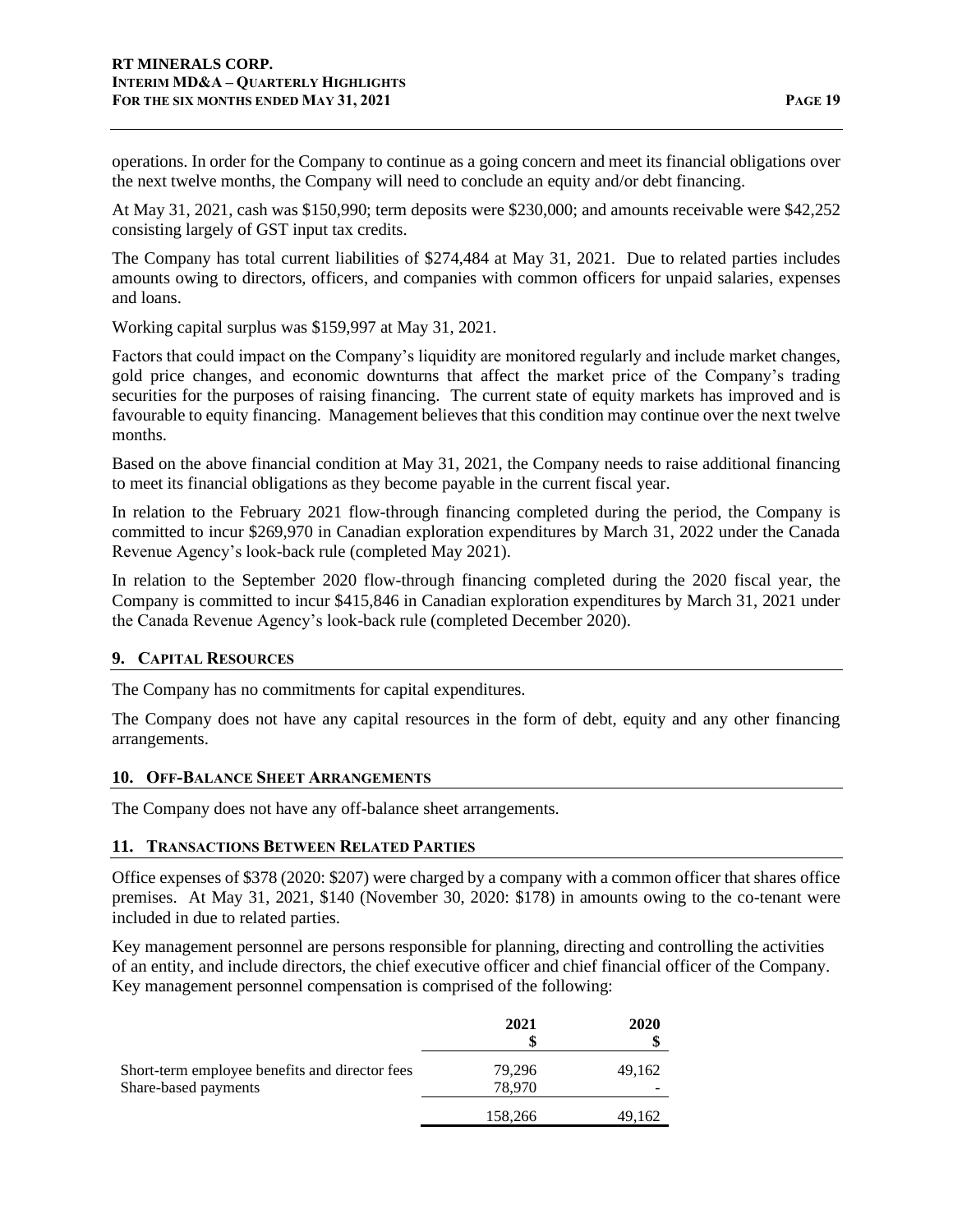The Company has entered into an Officer and Consulting Agreement (the "Officer Agreement"), as amended, with Donald Clark, the Company's Chairman, Chief Executive Officer and President (the "President"), effective December 1, 2020 for a one year term. As compensation for the services to be provided, the President will receive a monthly salary of \$8,000 with a provision for severance of \$96,000 in the event that the Agreement is terminated after March 31, 2021. During the period ended May 31, 2021, the Company recorded \$50,796 (2020: \$31,162) in salary and taxable benefits payable to the President.

The Company has entered into an Employment Agreement (the "Agreement") with Sandra Wong, the Company's Chief Financial Officer, effective December 1, 2018 for a 12-month term ending November 30, 2019 that was subsequently amended to no fixed term. As compensation for the services to be provided, the CFO will receive a monthly fee of \$3,000 with a provision for severance of \$20,000 in the event that the Agreement is terminated or not renewed. During the period ended May 31, 2021, the Company recorded \$18,000 (2020 - \$18,000) in salary payable to the CFO.

The Company has agreed to pay a director's fee of \$1,750 per month to Mark Lofthouse for a one year term commencing September 1, 2020. During the period ended May 31, 2021, the Company recorded \$10,500 (2020: \$nil) in director's fees payable to the director.

Due to related parties at May 31, 2021 includes \$15,383 (November 30, 2020: \$82,212) in amounts owing to directors and officers for unpaid salaries, consulting fees and expenses.

# **12. FOURTH QUARTER**

N/A

# **13. PROPOSED TRANSACTIONS**

The Company is engaged in the search for potential joint venture partners, mineral property acquisitions and financings, but there are currently no proposed asset or business acquisitions or dispositions. Other than disclosed in this Report, the Company does not have any proposed transactions.

## **14. SIGNIFICANT CHANGES FROM PREVIOUS DISCLOSURE**

N/A

## **15. CHANGES IN ACCOUNTING POLICIES INCLUDING INITIAL ADOPTION**

A number of new or amended accounting standards are scheduled for mandatory adoption on or after December 1, 2021. The Company has not early adopted these new standards in preparing these consolidated financial statements. These new standards are either not applicable or are not expected to have a significant impact on the Company's consolidated financial statements.

### **16. FINANCIAL INSTRUMENTS AND RISK MANAGEMENT**

### *Fair values*

The Company's financial instruments include cash, short-term investments, amounts receivable, trade and other payables amounts due to related parties and loan payable. The fair value of these financial instruments approximates their carrying values due to the relative short-term maturity of these instruments.

The following table summarizes information regarding the carrying and fair values of the Company's financial instruments: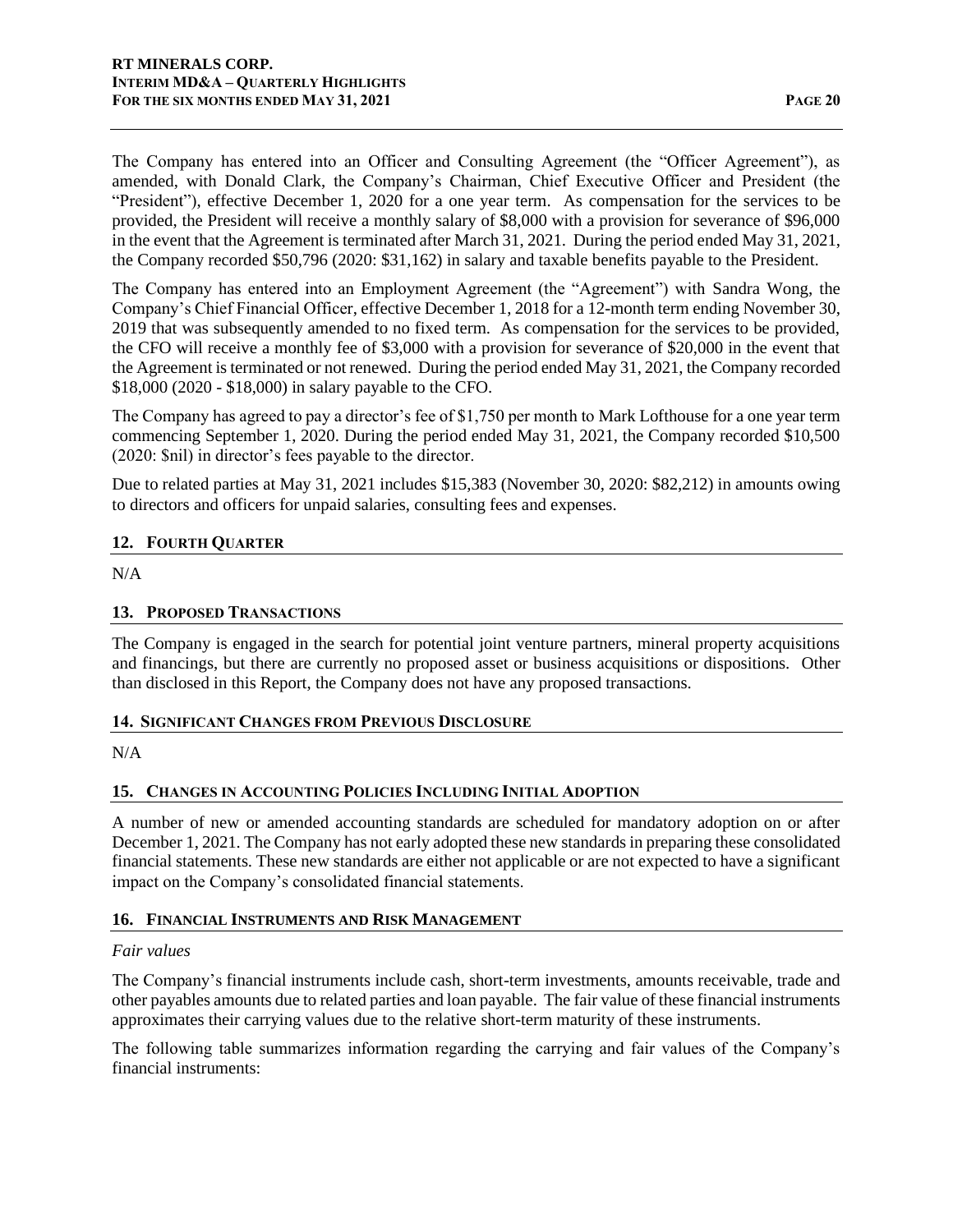|                                 | May 31, 2021                 |         |            | November 30, 2020 |
|---------------------------------|------------------------------|---------|------------|-------------------|
|                                 | Carrying Value<br>Fair Value |         | Fair Value | Carrying Value    |
|                                 |                              |         |            |                   |
| <b>FVTPL</b> assets (i)         | 380,990                      | 380,990 | 733,359    | 733,359           |
| Amortized cost liabilities (ii) | 314,484                      | 314.484 | 409.154    | 409.154           |

(i) Cash and short-term investments

(ii) Trade and other payable, due to related parties and loan payable

The Company classifies its fair value measurements in accordance with an established hierarchy that prioritizes the inputs in valuation techniques used to measure fair value as follows:

| Level 1 -   | Unadjusted quoted prices in active markets for identical assets or liabilities;          |
|-------------|------------------------------------------------------------------------------------------|
| Level 2 -   | Inputs other than quoted prices included in Level 1 that are observable for the asset or |
|             | liability either directly (i.e. as prices) or indirectly (i.e. derived from prices); and |
| Level $3 -$ | Inputs for the asset or liability that are not based on observable market data.          |

The following table sets forth the Company's financial assets measured at fair value on a recurring basis by level within the fair value hierarchy as follows:

| As at May 31, 2021 | Level 1 | Level 2                  | Level 3                  | Total   |
|--------------------|---------|--------------------------|--------------------------|---------|
| Cash               | 150,990 | -                        | $\overline{\phantom{a}}$ | 150,990 |
| Term deposits      | 230,000 | $\overline{\phantom{a}}$ | -                        | 230,000 |

The Company believes the recorded values of all other financial instruments approximate their current fair values because of their nature and respective maturity dates.

The Company's financial instruments are exposed to certain financial risks: credit risk, liquidity risk, market risk and currency risk.

### *Credit risk*

Credit risk is the risk of an unexpected loss associated with a counterparty's inability to fulfill its contractual obligations. Management evaluates credit risk on an ongoing basis and monitors activities related to amounts and other receivable including the amounts of counterparty concentrations. The primary sources of credit risk for the Company arise from its financial assets consisting of cash and cash equivalents. The carrying value of these financial assets represents the Company's maximum exposure to credit risk. To minimize credit risk the Company only holds its cash and term deposits with high credit chartered Canadian financial institutions. As at May 31, 2021, the Company has no financial assets that are past due or impaired due to credit risk defaults.

## *Liquidity risk*

Liquidity risk is the risk that the Company will not be able to meet its obligations with respect to financial liabilities as they fall due. The Company's financial liabilities consist of its trade and other payable, amounts due to related parties and loan payable. The Company has a working capital surplus of \$159,997 as at May 31, 2021 and requires additional financing for operations and meet its current obligations. The Company handles its liquidity risk through the management of its capital structure as described in Note 11 of the financial statements.

The following are the contractual maturities of financial liabilities as at May 31, 2021: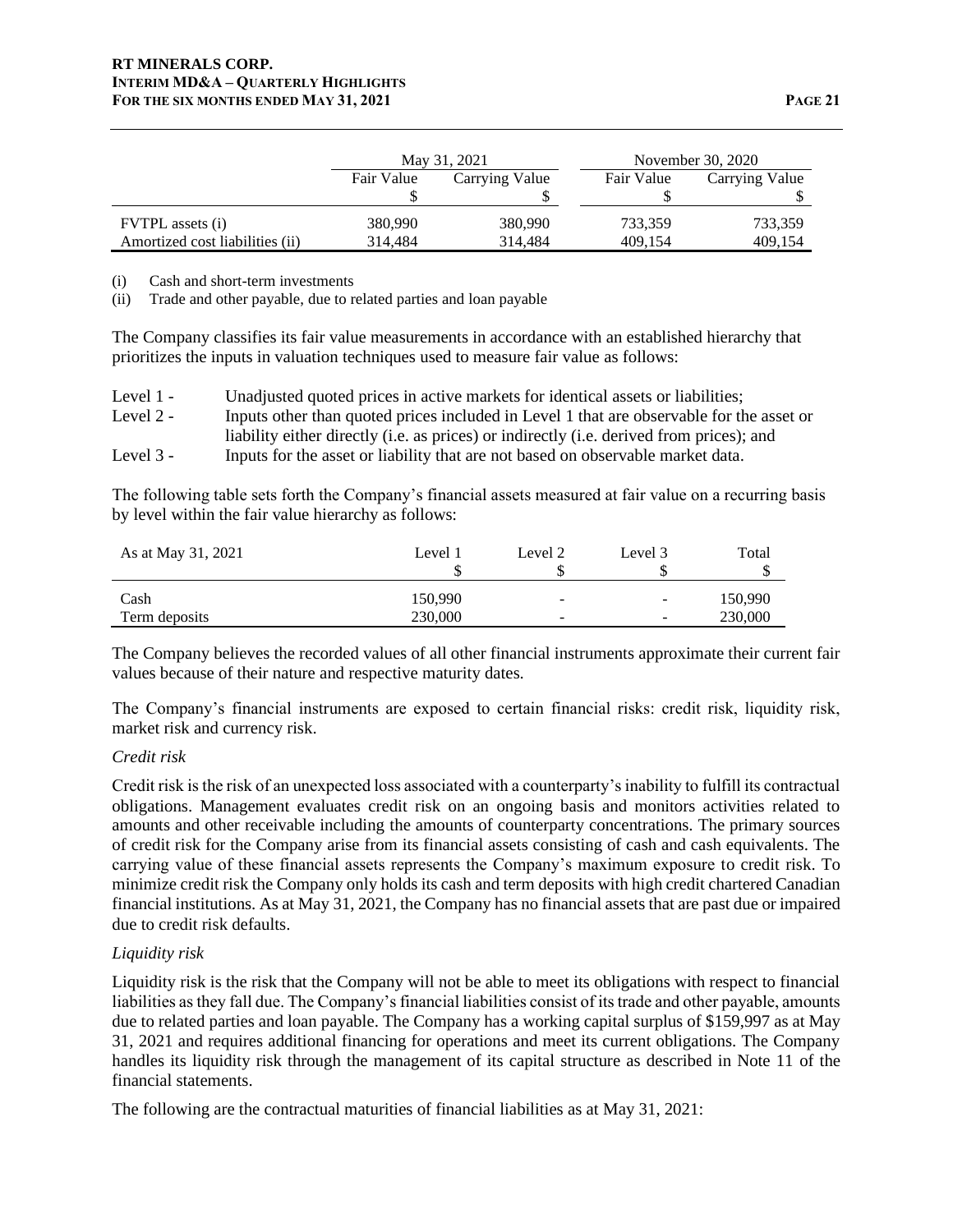|                        | Carrying<br>Amount | Contractual<br>Cash Flows | Within<br>1 year | Within<br>2 years | Within<br>3 years | Over<br>3 years |
|------------------------|--------------------|---------------------------|------------------|-------------------|-------------------|-----------------|
| Trade payables         | 258,961            | 258,961                   | 258,961          |                   |                   |                 |
| Due to related parties | 15,523             | 15,523                    | 15,523           |                   |                   |                 |
| Loan payable           | 40,000             | 40,000                    |                  | 40,000            | ۰                 |                 |
| Total                  | 314.484            | 314.484                   | 274.484          | 40,000            | ۰                 |                 |

## *Market risk*

Market risk is the risk of loss that may arise from changes in market factors such as interest rates, investment fluctuations, and commodity and equity prices. Market conditions will cause fluctuations in the fair values of financial assets and cause fluctuations in the fair value of future cash flows for assets or liabilities. The Company is not exposed to significant interest rate risk as the Company has no fluctuating interest bearing debt. The Company's ability to raise capital to fund exploration or development activities is subject to risks associated with fluctuations in gold and metal prices. Management closely monitors commodity prices, individual equity movements, and the stock market to determine the appropriate course of action to be taken by the Company.

### *Currency risk*

Foreign currency risk is the risk that the fair values of future cash flows of a financial instrument will fluctuate because they are denominated in currencies that differ from the respective functional currencies. The Company does not hedge its exposure to fluctuations in foreign exchange rates. The Company's Guyana subsidiary is exposed to currency risk as it incurs expenditures that are denominated in US dollars while its functional currency is the Canadian dollar.

### *Pandemic risk*

The outbreak and spread of a novel coronavirus (COVID-19), declared a pandemic by the World Health Organization, has already had significant human, political, and economic consequences around the world. The coronavirus is still evolving, and its full impact remains to be determined. However, its wide-ranging effects include financial market volatility, interest rate cuts, disrupted movement of people and goods, and diminished consumer confidence. The effects of the coronavirus may be difficult to assess or predict with meaningful precision both generally and as an industry- or issuer-specific basis. This is an uncertain issue where actual effects will depend on many factors beyond the control and knowledge of the Company. The Company continues to closely evaluate the impact of COVID-19 on its operations.

### **17. DISCLOSURE OF OUTSTANDING SHARE DATA**

The Company is authorized to issue an unlimited number of common shares. The holders of common shares are entitled to receive dividends and are entitled to one vote per share at meetings of the Company. All shares are ranked equally with regards to the Company's residual assets.

As at July 30, 2021, the Company has 64,742,988 common shares issued and outstanding.

As at July 30, 2021, the Company has outstanding warrants as follows:

| <b>Exercise Price</b> |           |                    |  |  |  |  |
|-----------------------|-----------|--------------------|--|--|--|--|
| <b>Number</b>         | per Share | <b>Expiry Date</b> |  |  |  |  |
| 1,500,000             | \$0.12    | February 17, 2023  |  |  |  |  |
| 14,000,000            | \$0.07    | September 1, 2023  |  |  |  |  |
| 2,673,725             | \$0.08    | September 1, 2023  |  |  |  |  |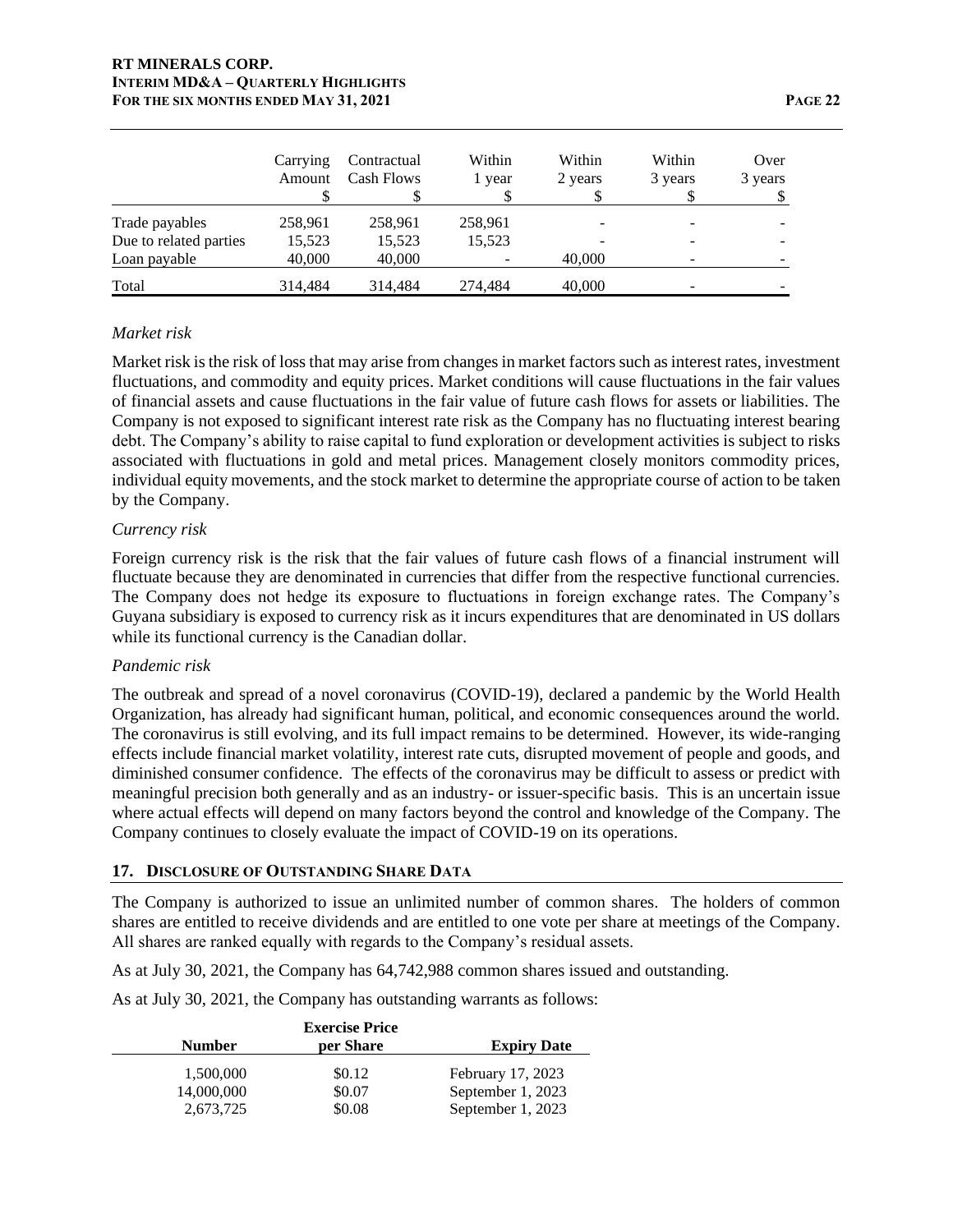| 1.045.720  | \$0.08 | September 1, 2023 |
|------------|--------|-------------------|
| 19,219,445 |        |                   |

As at July 30, 2021, the Company has outstanding stock options as follows:

|               | <b>Exercise Price</b> |                    |
|---------------|-----------------------|--------------------|
| <b>Number</b> | per Share             | <b>Expiry Date</b> |
| 600,000       | \$0.06                | July 3, 2022       |
| 400,000       | \$0.08                | September 4, 2022  |
| 1,400,000     | \$0.095               | January 19, 2023   |
| 225,000       | \$0.085               | January 28, 2023   |
| 300,000       | \$0.105               | April 6, 2026      |
| 2,925,000     |                       |                    |

#### **18. COMMITMENTS, EXPECTED OR UNEXPECTED EVENTS, OR UNCERTAINTIES**

The Company is party to various consulting agreements with arm's length individuals and entities.

Other than disclosed in this Report and the accompanying financial statements, the Company does not have any commitments, expected or unexpected events, or uncertainties.

### **19. BOARD OF DIRECTORS AND OFFICERS**

The directors of the Company are Donald M. Clark (Chairman, President and CEO), Edmond Hatoum and Mark Lofthouse. Sandra Wong is Chief Financial Officer and Corporate Secretary.

#### **20. CAUTIONARY NOTE REGARDING FORWARD LOOKING STATEMENTS**

These statements are subject to known and unknown risks, uncertainties and other factors that may cause actual results to differ materially from those implied by the forward-looking statements. Readers are cautioned not to place undue reliance on these forward-looking statements, which speak only as of the date the statements were made, and readers are advised to consider such forward-looking statements in light of the risks as set forth below.

This Management's Discussion and Analysis contains "forward-looking statements, within the meaning of applicable Canadian Securities legislation", that involve a number of risks and uncertainties. Forwardlooking statements include, but are not limited to, statements with respect to the future price of gold and copper, the estimation of mineral reserves and resources, the realization of mineral estimates, the timing and amount of estimated future production, costs of production, capital expenditures, costs and timing of the development of new deposits, success of exploration activities, permitting time lines, currency exchange rate fluctuations, requirements for additional capital, government regulation of mining operations, environmental risks, unanticipated reclamation expenses, title disputes or claims, limitations on insurance coverage and timing and possible outcome of pending litigation. Often, but not always, forward-looking statements can be identified by the use of words such as "plans", "expects", or "does not expect", "is expected", "budget", "scheduled", "estimates", "forecasts", "intends", "anticipates", or "does not anticipate", or "believes", or variations of such words and phrases or state that certain actions, events or results "may", "could", "would", or "might" be taken, occur or be achieved. Forward-looking statements are based on the opinions and estimates of management as of the date such statements are made, and they involve known and unknown risks, uncertainties and other factors which may cause the actual results, level of activity, performance or achievements of the Company to be materially different from any other future results, performance or achievements expressed or implied by the forward-looking statements. Such factors include, among others: risks relating to the integration of acquisitions, risk relating to international